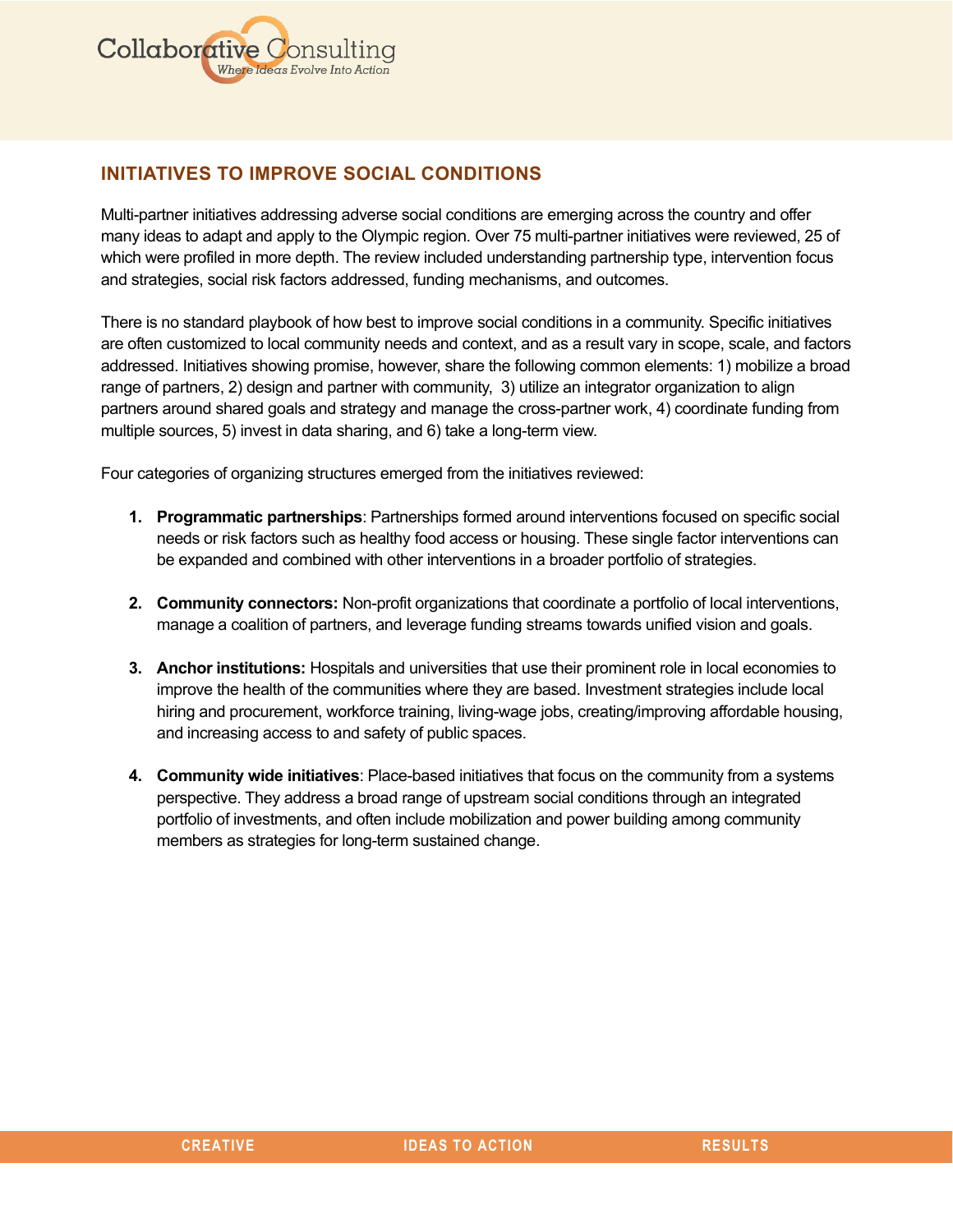

## **Programmatic Interventions**

The following interventions focus on healthy food access, housing access, employment, income, and other economic support activities. The county health rankings data and county-based Community Health Improvement Plans indicate these are shared need areas across the Olympic region.

## **Food as Medicine**

Food as medicine is a growing movement as sectors are increasingly valuing the importance of access to healthy food in promoting health. Some strategies include:

- **Nutrition prescriptions**: Provide prescriptions with healthy eating goals for patients and families and partner with local markets where prescriptions for fruit and vegetables can be redeemed.
- **Fruit and vegetable incentive programs**: Participants receive matching funds to purchase healthy foods such as fresh fruits and vegetables; often called bonus dollars, market bucks, produce coupons, or nutrition incentives.
- **Healthy food in convenience stores**: Convenience stores, corner stores, gas station markets, or other local food outlets are encouraged to carry fresh produce and healthy food options. This is often coupled with marketing and display support as well as nutrition education to increase demand for healthy food.
- **Mobile markets**: Mobile food carts, vehicles, or pop-up markets travel to neighborhoods or clinical sites with less access to healthy foods to sell fresh fruits and vegetables.

**[Providence Hood River Food Security Initiative](https://foodcommunitybenefit.noharm.org/case-studies/community-voices-leading-community-benefit)** *Community driven and non-profit led multi-strategy initiative to improve food security*

Columbia Gorge Region, Oregon and SW Washington <https://foodcommunitybenefit.noharm.org/case-studies/community-voices-leading-community-benefit>

**Intervention type:** Nutrition prescription, nutrition education, advocacy

**Social risk factors addressed:** Food security, access to healthy food, income support

**Integrator organization:** Non-profit, Gorge Grown Food Network web of organizations working to build a vibrant local food system

**Partners:** Gorge Grown Food Network, Providence Hood River Hospital, Next Door Inc. are lead organizations that bring partners together across sectors for the various initiatives

#### **Intervention Description**

Food insecurity identified by community members as a priority area through a region-wide community health needs assessment. Found 1 in 3 people experienced food insecurity. This insight shaped a series of food security interventions that Providence Hood River Hospital is investing in and are led by local non-profits: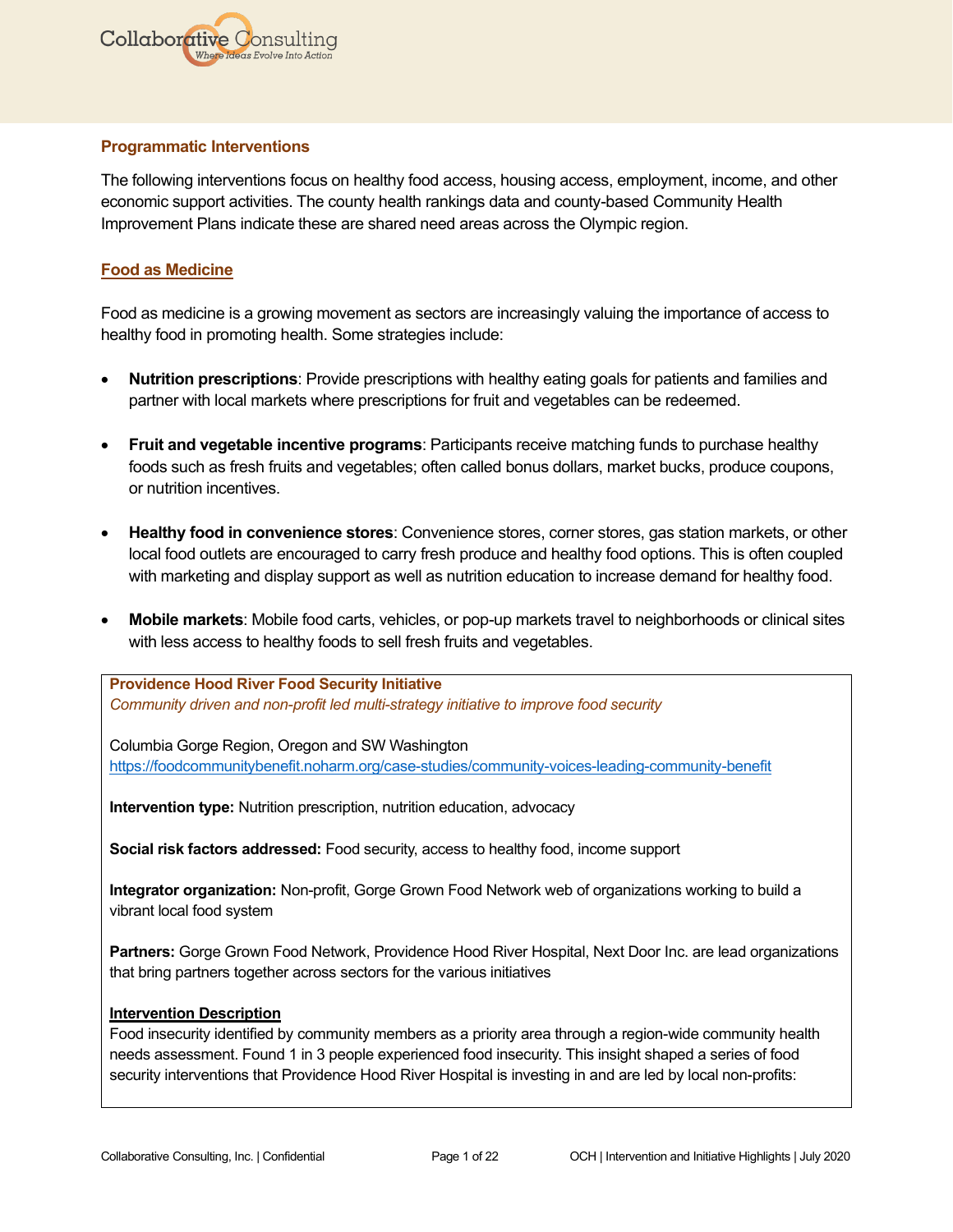- **Veggie Rx:** fruit and vegetable "prescription" program provides vouchers for fresh produce to community members who screen positive for food insecurity. Coupled with nutrition education. Over 35 partners participate in this intervention that is managed by the integrator organization Gorge Grown Food Network.
- **Gorge Food Security Coalition**: convenes local partners to develop partnerships to strengthen the local food system and address gaps and barriers to healthy food access. Also provide grant support to food security initiatives. This Coalition is managed by Gorge Grown Food Network.
- **Cooperative farm**: co-op farm teaches organic gardening in Spanish and offers free farmland to community members. This intervention is led by The Next Door Inc.

### **Outcomes**

**Collaborative Consulting** 

- **Veggie RX:** Since 2015, the program has served approximately 10,000 individuals. From August 2015 to January 2016, the program issued \$70,000 in vouchers.
- **Coalition:** The coalition has helped convene and connect community stakeholders to identify and work on solutions to food issues.
- **Cooperative Farm:** Program serves approximately 100 individuals a year. Participants have reported increased access to healthy food and improved the health of their families.

### **Funding**

Each intervention leverages and coordinates funding from a variety of sources. Providence Hood River Community benefit dollars support all three initiatives. Other funding sources include:

- Local FQHC
- Oregon Community Foundation
- Local foundations and individual donors
- RWJF culture of health prize money
- Funding from state of Oregon

#### **Hospital Farm and Food Pharmacy**

*Health system builds an onsite farm as a hub for food access programming with onsite food distribution and nutrition education*

Houston, TX

<https://harrishealthannualreport.org/population-health/>

**Intervention type:** Nutrition education, clinical site 'food farmacy' pop up market

**Social risk factors addressed:** Healthy food access, food security

**Integrator organization:** Lyndon B. Johnson Hospital

**Partners:** Houston Food bank, Texas Medical Center, MD Anderson, UTHealth School of Public Health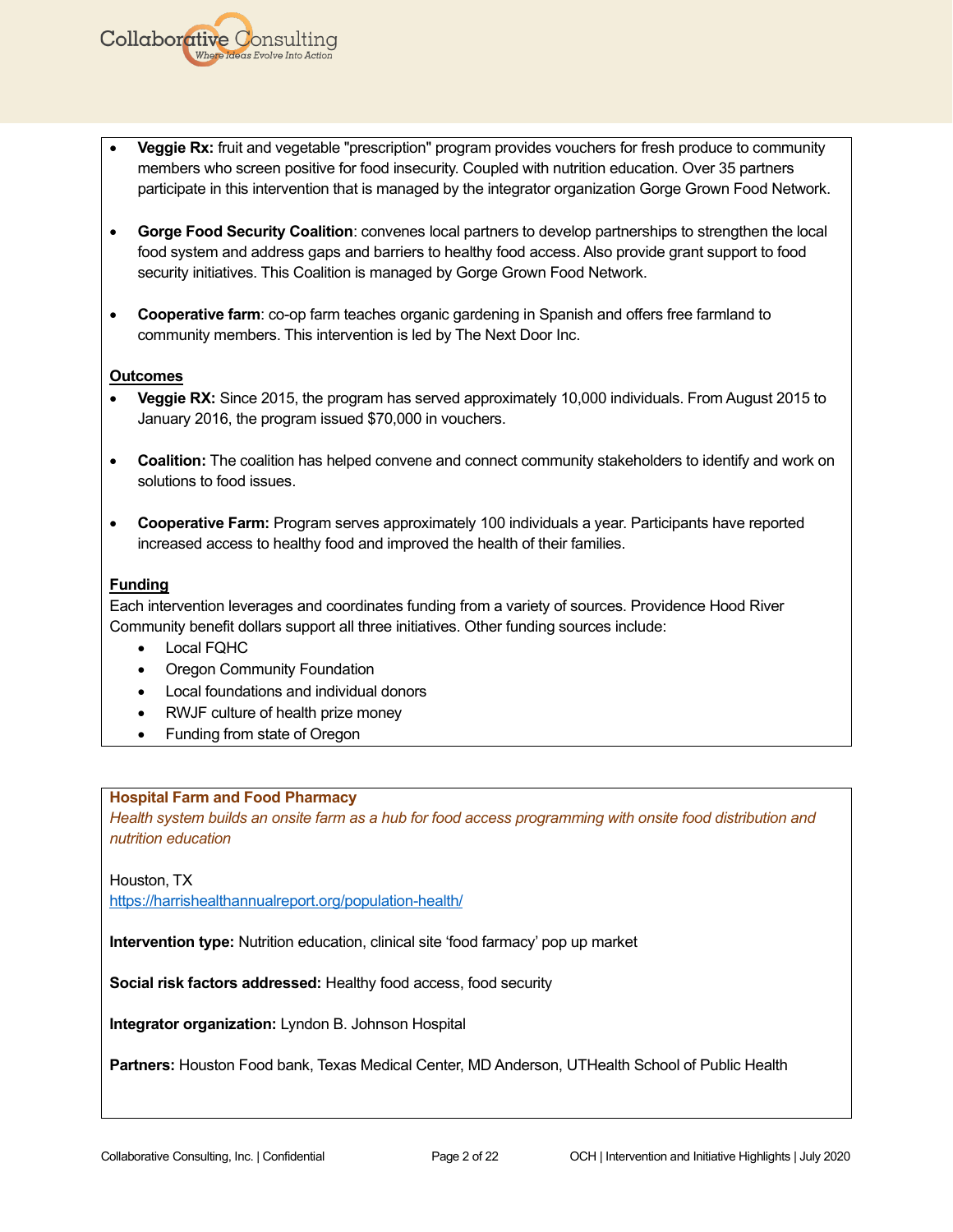

#### **Intervention Description**

A farm-to-hospital nutritional program that includes:

- **Community farm:** Farm aims to provide fruits and vegetables to patients and community members with limited access to grocery stores that stock fresh produce. The hospital is using the farm as a hub to host programming about produce, healthy eating, and wellness.
- **Food Rx program:** Produce harvested on the farm coupled with fresh food from the Houston Food Bank is distributed to patients with diabetes, hypertension, and expectant mothers through a hospital-based onsite "food farmacy." Patients receive a six-month prescription for the food pharmacy, where they can receive fresh fruits, veggies, and other food items, along with education, nutritional guidance and personal assistance qualifying for other social services.

### **Outcomes**

Initiative still in early implementation stages but they are measuring clinical outcomes of A1C levels which calculate blood sugar, low-density lipoproteins also known as "bad" cholesterol, and blood pressure reduction. It is projected that each one-point reduction in a patient's A1C levels translates to a savings of about \$8,300 for the hospital by avoiding unnecessary medical services.

### **Funding**

- Grants: American College of Physicians Innovation Challenge; TMC Health Policy Institute Grant
- Health system funding: LBJ Hospital, Texas Medical Center, MD Anderson University of Texas MD Cancer **Center**

#### **Geisinger Fresh Food Pharmacy**

*Hospital system tests food prescription coupled with onsite food distribution and nutrition education*

#### Shamokin, PA

<https://www.geisinger.org/freshfoodfarmacy/our-purpose>

**Intervention type:** Nutrition prescription, nutrition education

**Social risk factors addressed:** Healthy food access

**Integrator organization:** Geisinger Health

**Partners:** Central PA Food Bank, Weinberg Regional Food Bank, Degenstein Foundation, Weis Markets

#### **Intervention Description**

A hospital-based food security initiative that includes:

• **Food prescription and onsite food distribution**: Offers participants prescriptions for five days of breakfast and dinner ingredients for the patient and all household members. Food purchased from local food banks at reduced cost.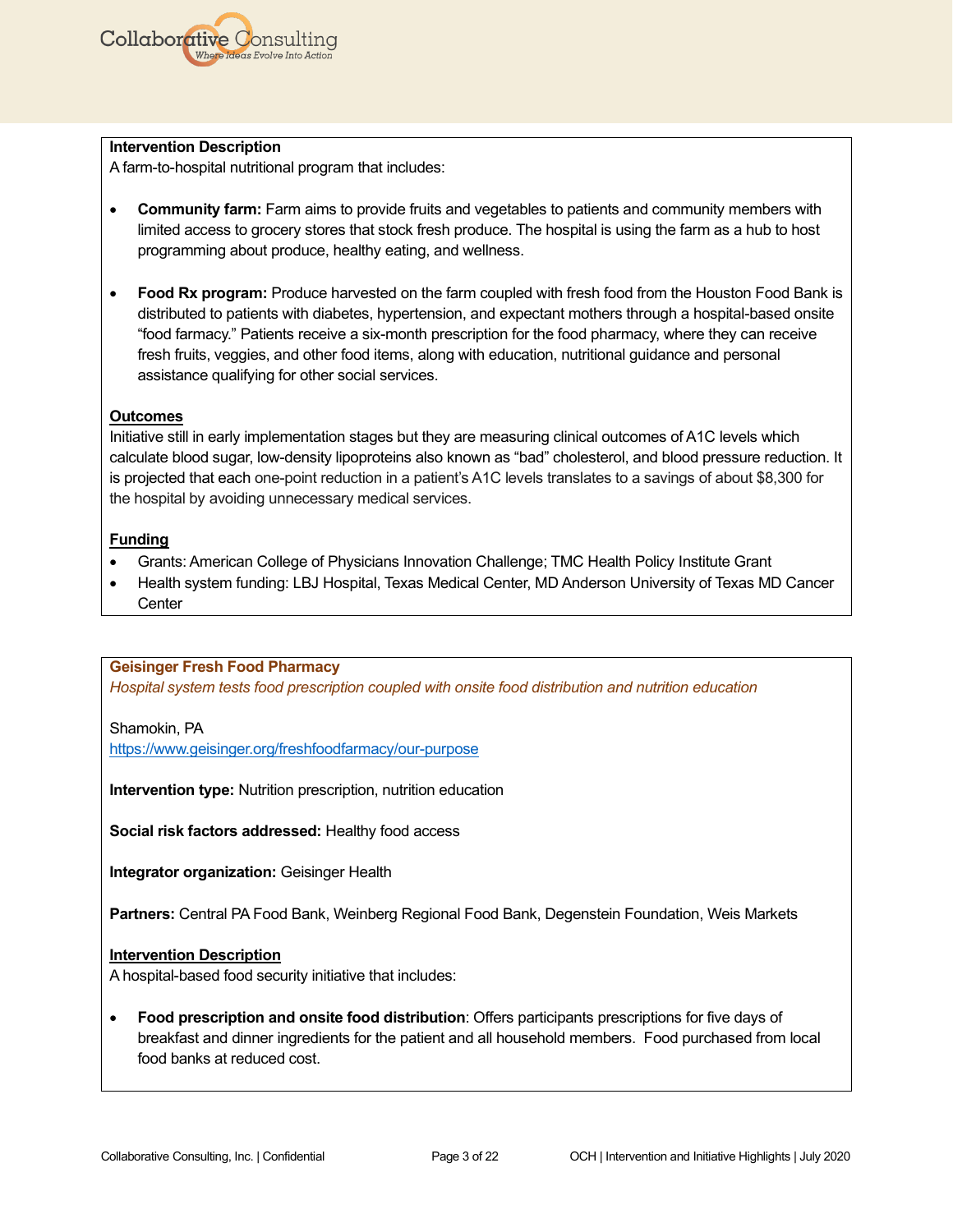

• **Nutrition education:** Comprehensive care teams provide recipes and hands on instructions, close care gaps, make education/resources available.

#### **Outcomes**

- 600 individuals served by programs
- Significant HBA1C improvements
- Most participants started exercising
- Participants have been able to reduce or even eliminate their diabetes medications
- Every point decline in A1C saved approximately 8K against annual investment of 1K per patient

### **Funding**

Philanthropy, Geisinger Health System

### **Housing as Healthcare**

There is strong evidence characterizing the relationship between housing and health. Housing stability, quality, safety, and affordability all affect health outcomes. Strategies related to housing for health include:

- **Housing First:** A housing model that provides rapid access to permanent housing along with wrap around support including crisis intervention, needs assessment, care management.
- **Service-enriched housing**: A housing model to provide permanent rental housing with social services available onsite or by referral, usually for low income families, seniors, veterans, or people with disabilities.
- **Home environment assessments and remediation**: Volunteers, professionals, or paraprofessionals help residents assess and remediate environmental home health risks through tactics such as improved ventilation, integrated pest management, weatherization, radon mitigation.
- **Housing rehabilitation loans & grants**: Funding is provided primarily to low- or median-income families, to repair, improve, or modernize dwellings and remove health or safety hazards.
- **Legal support:** Lawyers are used to help individuals secure housing subsidies, improve substandard housing conditions, prevent evictions, and/or prevent utility shutoff.

### **Housing is Health Initiative** *Six health systems to pool resources to build affordable housing*

Portland, OR <https://www.centralcityconcern.org/housingishealth>

**Intervention type:** Service-enriched affordable housing

**Social risk factors addressed:** Housing stability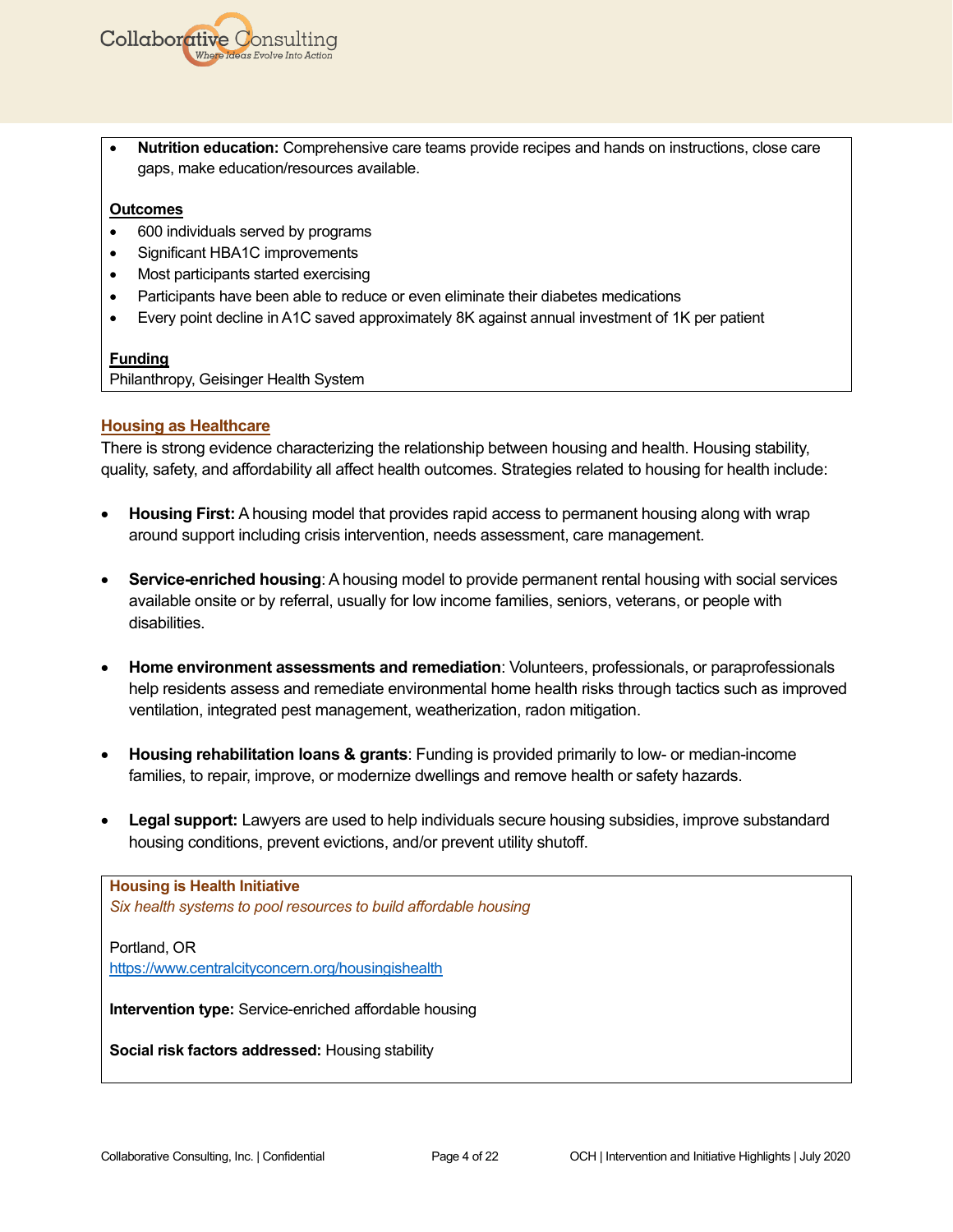

**Integrator organization:** Non-profit, Central City Concern: organization focused on homelessness, poverty, and addictions

**Partners:** Adventist Health Portland, CareOregon, Kaiser Permanente Northwest, Providence Health & Services–Oregon, Legacy Health and the Oregon Health and Science University, FQHC, and affordable housing developers

#### **Intervention Description**

The Housing is Health Initiative is a multi-sector partnership between six health systems to pool resources to build affordable housing. Partners invested \$21.5 million in three different affordable housing developments, each of which serves a specific and unique population.

- **Housing:** Creation of 379 units of affordable, workforce units, as well as supportive and transitional housing, in conjunction with an FQHC.
- **Supportive services:** Housing includes supportive units for people with behavioral health disorders as well as a site for an FQHC providing primary care and behavioral health services.
- **Neutral convener:** Initiative led by Central City Concern a non-profit that understands the housing sector including tax credit financing, architecture of partnership, and regulations.

#### **Funding**

Pooled funding model financed by partner health systems community benefit dollars

#### **Housing and Neighborhood Revitalization Initiative**

*Health system foundation improving housing and neighborhood conditions in areas surrounding hospital*

#### Camden, NJ

[https://foundation.cooperhealth.org/new-pages/who-we-are/transforming-our-community/housing-and](https://foundation.cooperhealth.org/new-pages/who-we-are/transforming-our-community/housing-and-neighborhood-revitalization)[neighborhood-revitalization](https://foundation.cooperhealth.org/new-pages/who-we-are/transforming-our-community/housing-and-neighborhood-revitalization)

#### **Intervention type:** Housing rehabilitation

**Social risk factors addressed:** Housing quality, neighborhood safety, parks, and playgrounds

**Integrator organization:** Foundation, Cooper Healthcare Foundation: philanthropic, community outreach and community development arm of Cooper University Health Care

**Partners:** Cooper University Health System, St. Joseph's Carpenter Society, City of Camden, Camden County, and Camden County Habitat for Humanity

#### **Intervention Description**

Multipronged approach to support housing, stimulate economic development and improve neighborhood conditions in Cooper Plaza neighborhoods surrounding the Cooper Health System.

• **Employer assisted housing program:** Provide Cooper Hospital employees with funding assistance for down payment and closing cost for the purchase of a home.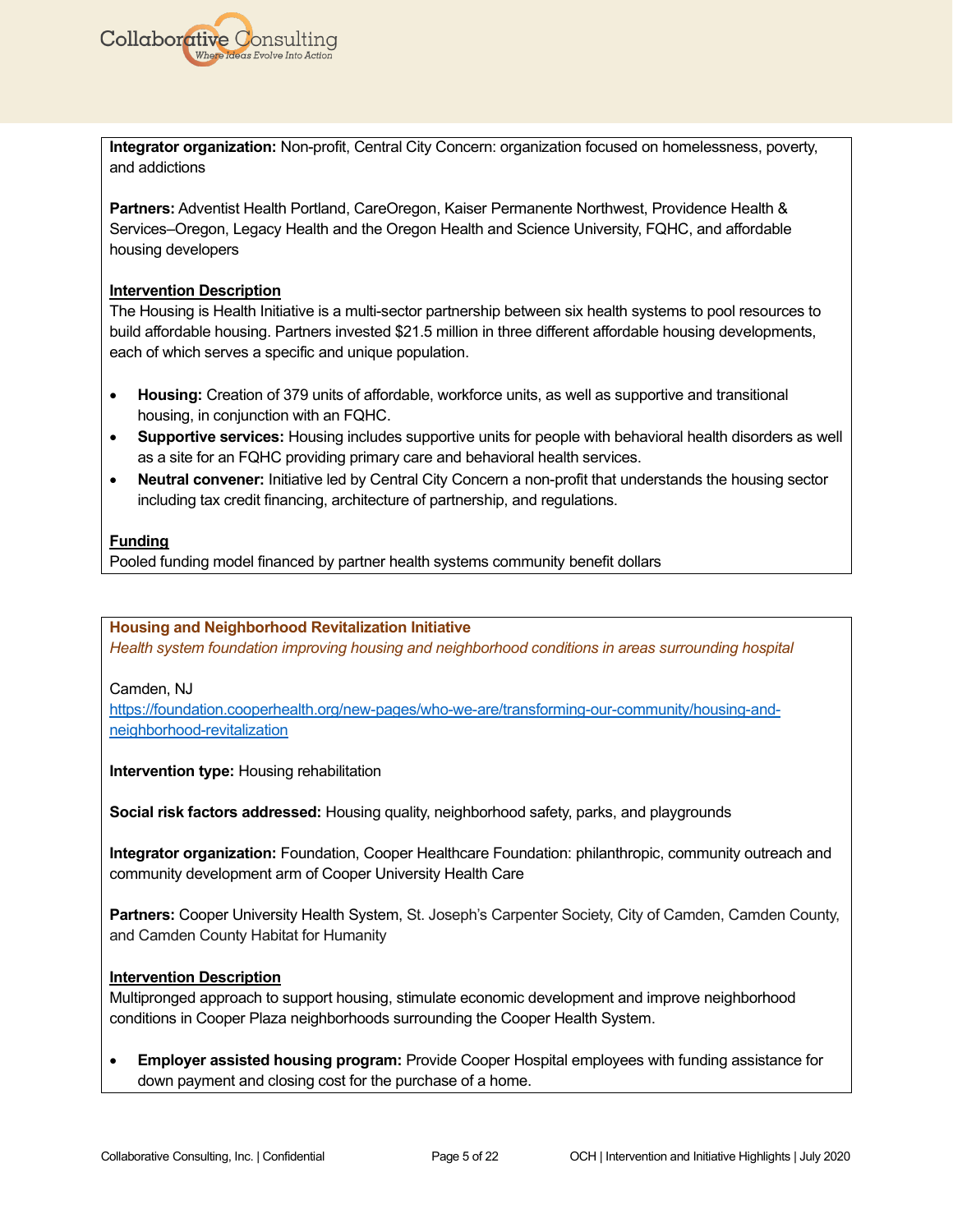- **Affordable housing**: Foundation supported new construction of six affordable homes and rehabilitation of two vacant homes.
- **Renovation**: Initiative to acquire vacant homes for rehabilitation and residential facade improvements.
- **Neighborhood environment:** Implement a maintenance and security program for the neighborhood to ensure a clean and safe neighborhood. Expanded outdoor play areas and installed art at local parks.
- **Community park improvements:** Works with the city to design neighborhood parks and improve streets. The Foundation maintains a variety of parks in the city and hosts free events in the parks.

• Cooper Health Care

**Collaborative Consulting** 

- Payers: Horizon Healthcare New Jersey, NJ Manufacturers Insurance,
- Private sector: Campbell Soup Company, PNC Bank, PSE&G, RTC Properties and Sun Bank
- State government: New Jersey Department of Community Affairs Neighborhood Revitalization Tax Credit Program

#### **Bronx Healthy Buildings Program**

*Non-profit led initiative that organizes and builds power with residents to improve quality and remove health hazards in multifamily buildings*

Northwest and Central Bronx, NY

**Intervention type:** Home environment assessments, remediation, community power building, employment

**Social risk factors addressed:** Housing quality, employment, social cohesion

**Integrator organization:** Non-profit, Northwest Bronx Community and Clergy Coalition (NWBCCC) a memberled grassroots organization fighting for racial and economic justice

**Partners:** Montefiore Health System, the New York City Department of Health and Mental Hygiene, MIT Community Innovators Lab, Emerald Cities Collaborative, BlocPower

#### **Intervention Description**

Cross sector initiative promoting holistic community health by addressing upstream causes of asthma-related emergency department visits and hospitalizations through green and healthy retrofits of multifamily buildings.

- **Integrated data**: The initiative integrates housing and hospital admissions data, to identify asthma "hotspots"— areas with high rates of asthma and asthma-related ED and hospital admissions- to intervene.
- **Building assessments:** Team members perform energy audits and building inspections looking at general structural needs, energy usage and efficiency, presence of pests and mold, overall air quality, and tenantidentified improvements to identify necessary retrofits and improvements.
- **Remediation**: The initiative helps building owners secure financing to complete the identified improvements needed. Improvements usually include structural repairs, energy efficient upgrades, integrated pest management (IPM), and green cleaning training for building staff.
- **Support local jobs**: The initiative connects building owners with local Bronx based, certified contractors to complete the necessary retrofit and improvement work which increases local jobs and wealth.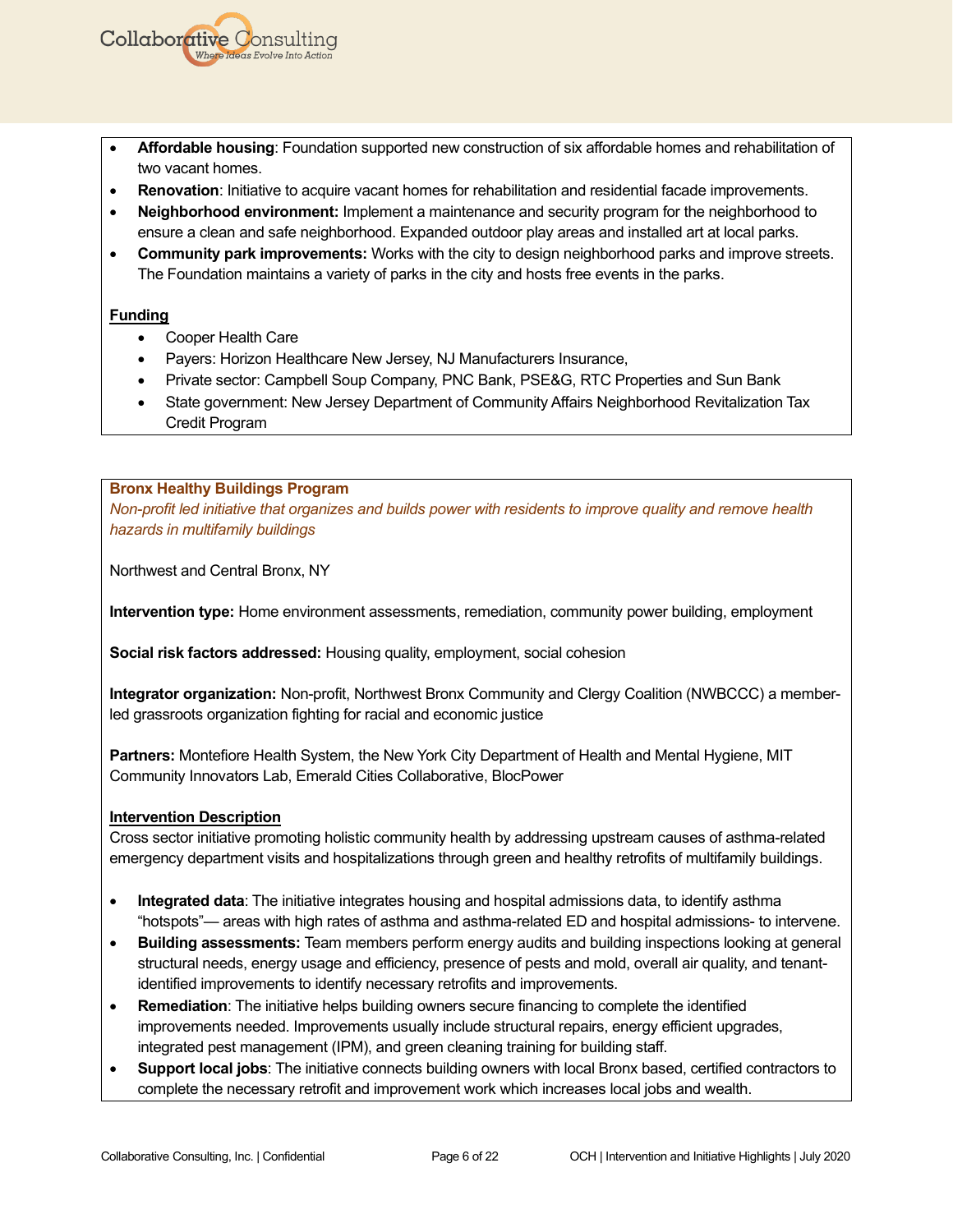- **Power building**: Residents are engaged and organized into tenant associations to advocate for improvements to buildings. Building leaders are trained on social determinants of health, relationship between environmental triggers and asthma, green cleaning, local resources, and tenant rights.
- **Community health workers:** Tenant leaders are hired and trained as community health workers responsible for education of other tenants on behavioral interventions and asthma self-management practices, which increases access to asthma self-management and local jobs.

#### **Outcomes**

**Collaborative Consulting** 

- Reached landlords and tenants in six buildings, securing integrated pest management in three buildings.
- Trained more than 300 people about housing rights.
- Made over 140 referrals to in-home asthma assessments.
- Secured \$3 million in capital funding from the NYC Housing Authority for identified building repairs.

## **Funding**

- BUILD Health Challenge funding
- Federal programs: Federal Weatherization Assistance Program
- State funding: New York City-funded grant and loan programs for retrofits, New York State Medicaid reform and the NYC Department of Health
- Health systems: Montefiore and St. Barnabas Hospital providing community health workers and integrated pest management funding.

## **Employment and Income Support**

There is a clear link between income, health, and life expectancy. Adult life expectancy increases with increasing income. Income and employment are pathways to safe and health promoting neighborhood environment, improved housing quality, food security, and education. Strategies include:

- **Vocational training**: Individuals are supported in acquisition of job-specific skills through education, certification programs, or on-the-job training.
- **Youth apprenticeship and employment programs:** Short-term employment opportunities are provided for youth, especially those from disadvantaged backgrounds. Students are provided with professional opportunities combining academic and on-the-job training or mentorship.
- **Earned Income Tax Credit (EITC)**: Volunteers, professionals, or paraprofessionals, help low to moderate income working individuals/families receive refundable earned income tax credits from the government.
- **Legal support**: Lawyers are utilized to help individuals appeal denials for benefits (i.e. food stamps, disability, insurance), or prevent and remedy employment discrimination.
- **Childcare subsidies**: Working parents or parents attending school are provided with financial assistance to pay for childcare.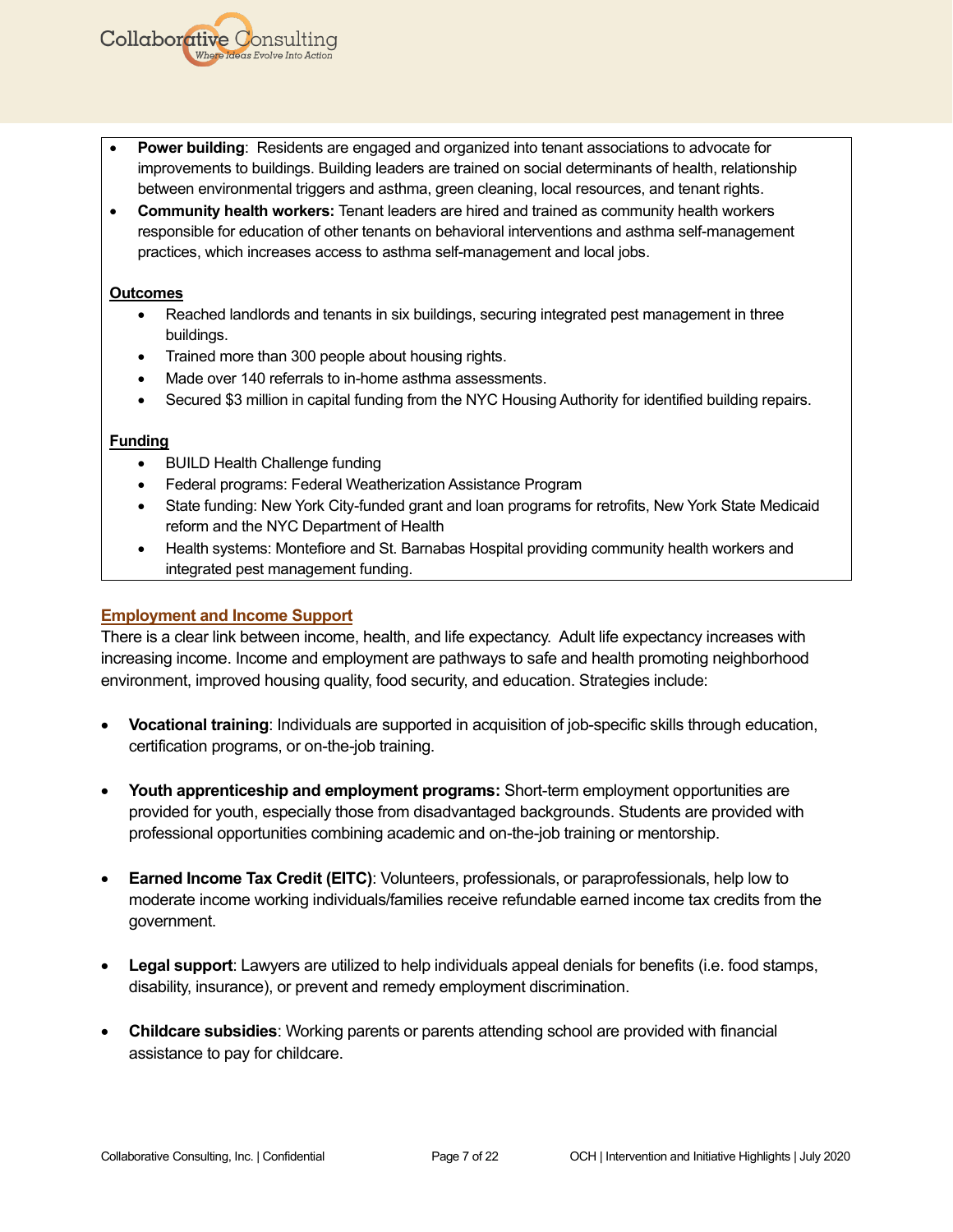

#### **StreetCred**

*Non-profit that provides free tax preparation to families while they wait for their health appointments.* 

Massachusetts, Connecticut, North Carolina, and Texas *<https://www.mystreetcred.org/about>*

**Intervention type:** Tax assistance in pediatrician's office, EITC expansion

**Social risk factors addressed:** Income

**Integrator organization:** Non-profit, StreetCred: tax assistance and benefit enrollment at clinical sites

**Partners:** Coalition of nonprofits, businesses, and community organizations, safety net hospital. Boston Medical Center and Boston Tax Help Coalition

### **Intervention Description**

Organization launched as a pilot site in partnership with Boston Medical Center and Boston Tax Help Coalition, now in multiple sites across four states. Focus is to help families increase their earnings and improve health outcomes by accessing the Earned Income Tax Credit (EITC) and public benefits.

**Tax preparation assistance**: Volunteers work with families waiting to see care providers to help families prepare and file taxes, maximize tax refunds, and apply for other anti-poverty programs at their clinical visit. Their model includes the following steps:

- Partner with health clinics serving high volumes of families with low income
- Partner with local Volunteer Income Tax Assistance (VITA) coalitions
- Recruit and train volunteers from community in tax preparation
- Provide free tax preparation and wealth-building programs to maximize tax returns and increase access to EITC and other federal programs
- Study impact, iterate, and scale

#### **Outcomes**

- From 2016 to 2019, StreetCred returned over \$5.3 million to about 2700 families.
- Expanded to other health services locations in eight states

#### **Funding**

- Anchor institutions: Boston Medical Center, BU Initiative on Cities, Brandeis School for Social Policy and Management
- Foundations: The Paul and Phyllis Fireman Charitable Foundation, The Claneil Foundation
- Private: Santander Bank

#### **Community Works Career Development**

*Health system supporting vocational training and employment initiatives for their community members*

#### West Baltimore, MD

<https://www.bonsecours.com/about-us/community-commitment/community-programs/baltimore>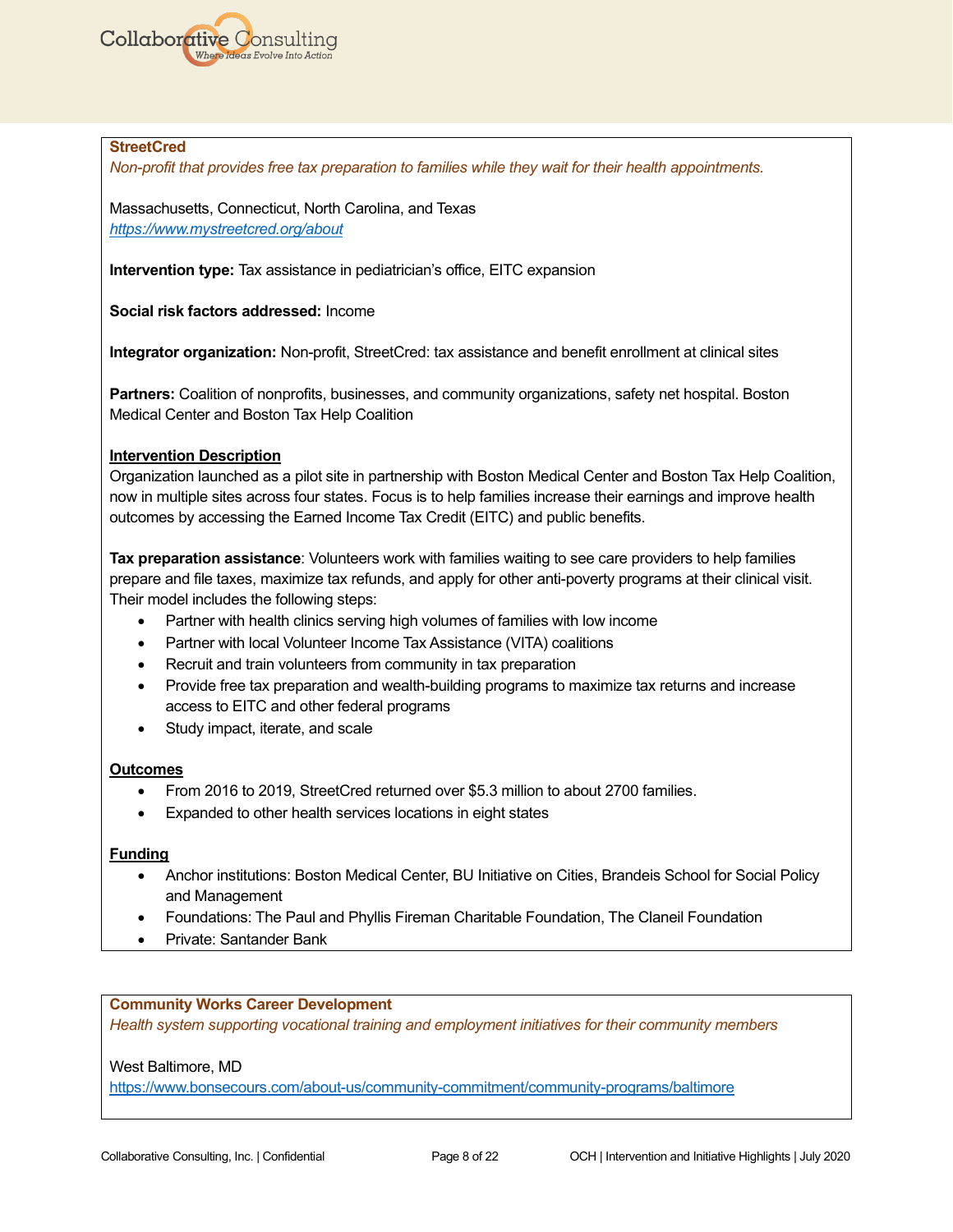

**Intervention type:** Vocational training and employment

**Social risk factors addressed:** Employment, incarceration, built environment

**Organization:** Bon Secours Health System

#### **Intervention Description**

Bon Secours health system supports a series of interventions focused on vocational training and increasing employment. Programs described below.

- **Clean & green landscaping**: Program that trains local workers to transform vacant lots in West Baltimore into green, well-maintained, usable spaces. For six months, participants learn on-the-job skills, such as plant identification, equipment operation, safety and teamwork. They also receive financial counseling and learn to create career and life goals.
- **Youth Employment and Entrepreneurship Program (YEEP): T**rains and mentors young people ages 14-21, helps them find after-school and summer jobs, and provides career planning.
- **Job-readiness and job-placement program:** Provides participants, 18 or older, a wide range of support to succeed in the workplace including educational opportunities, workforce skills, and financial literacy.
- **Community job hub:** Daily computer lab and computer literacy training for proficiency in computer basics and Microsoft Office applications.

### **Funding**

Bon Secours Health System

#### **Medical Legal Partnerships (MLPs)**

*Placing lawyers and paralegals at clinical sites to help patients address legal issues that affect health*

Multiple sites across the U.S. <https://medical-legalpartnership.org/>

**Intervention type:** Medical legal partnership

**Social risk factors addressed:** Income, housing, education, employment, social community

**Partnerships**: Various models and partnerships across the U.S.

#### **Intervention Description**

Medical-Legal Partnerships (MLPs) place lawyers and paralegals at health care institutions to help patients address legal issues that affect health. MLPs play an important role in addressing social conditions and are a community-based solution for advancing health equity.

There are [a multitude of success stories](https://medical-legalpartnership.org/impact/stories/) related to MLPs. Examples of what MLPs address include:

- **Income:** appeal denials for benefits-food stamps, disability, insurance.
- **Housing:** help secure housing subsidies, improve substandard conditions, prevent evictions, prevent utility shutoff.
- **Education:** help secure specialized education services.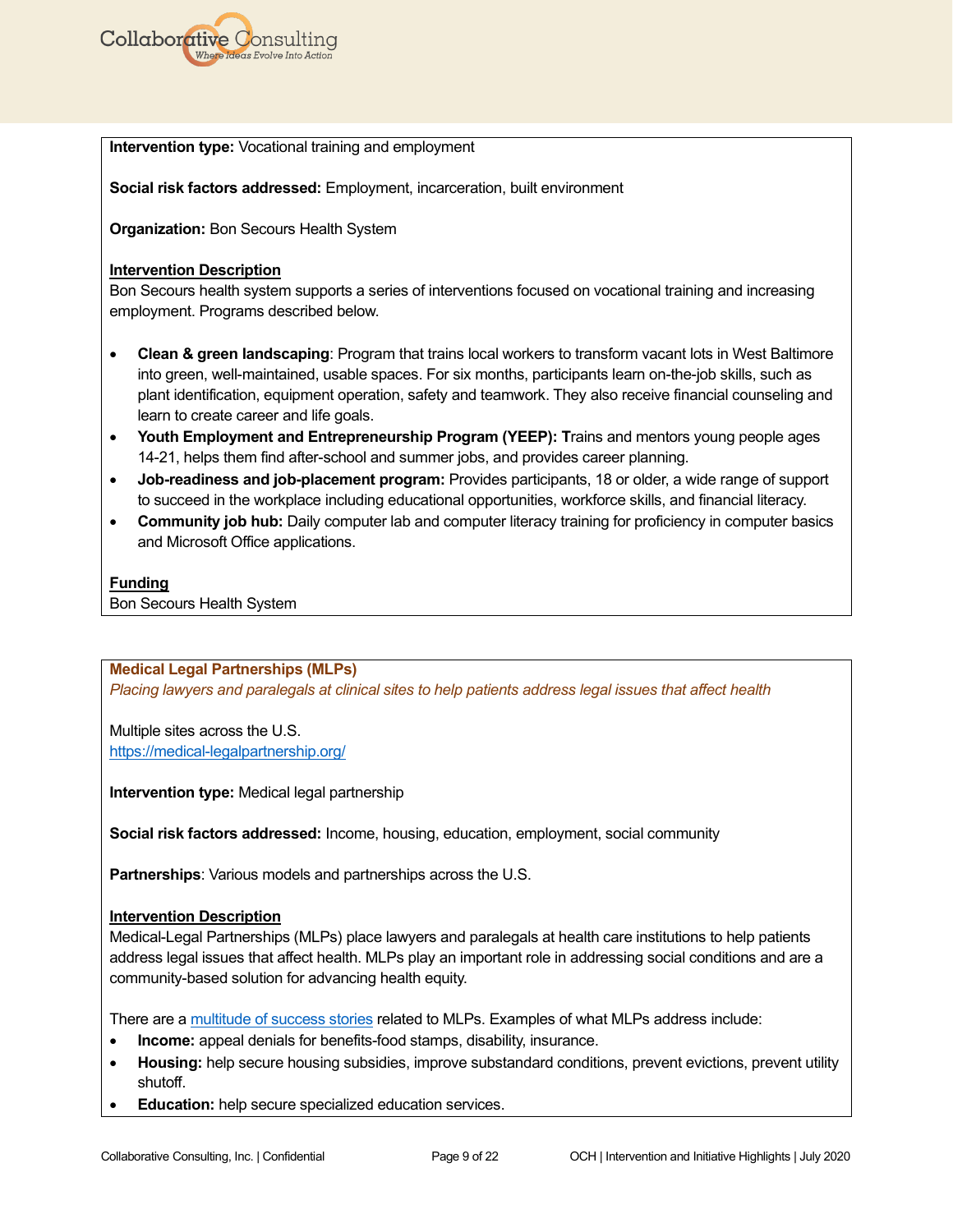- **Employment:** prevent and remedy employment discrimination, enforce workplace rights.
- **Social community context:** assist with asylum applications, clear criminal histories, clear credit histories, secure custody and guardianship for children, secure restraining orders for domestic violence.

# **Outcome Example**

**Collaborative Consulting** 

Where Ideas Evolve Into Action

[Medical legal partnership of Southern Illinois \(Illinois\):](https://www.hsidn.org/medical-legal-partnership) Medical Legal Partnership of Southern Illinois (MLPSI) was formed to create a system where medical providers can refer patients in need of legal assistance to local attorneys.

- Over 4,300 patients have utilized MLPSI since its founding in 2002.
- The program has relieved over \$8.1 million in medical debt for hospitals and patients.

# **Neighborhood Environment**

Interventions focused on revitalizing the neighborhood environment including community safety, walkability, and available green spaces (parks and playgrounds).

**Creating Healthy Places: Arnot Health** *Health system partnering with 30 community service providers and businesses to create a healthier community* 

Chemung County, NY <https://www.arnothealth.org/creating-healthy-places>

**Intervention type:** Healthy neighborhood

**Social risk factors addressed:** Neighborhood safety, parks/playgrounds, walkability, access to healthy food

**Integrator organization:** Arnot Health

**Partners:** Arnot Health leads a joint effort of 30 community service providers and businesses

# **Intervention Description**

Arnot Health is a nonprofit three-hospital system with 589 beds based in Elmira, New York. Initiative to create healthy places to live and play. Some programs described below.

- **Park restoration project:** Initiative restored parks and renovated playgrounds with new play structures, learning trails, benches, and new lighting.
- **Sustainable community gardens:** Created community gardens in parks and schools. Produce from gardens is donated to local food banks and to school children.
- **Park and playground access:** Increased cross walks, curb cutouts, benches, and lights to make parks and playgrounds more accessible.
- **Increase restaurants with healthy options:** Arnot Health nutrition experts partnered with local business restaurants to add healthy options to their menus.

# **Outcomes**

- Eleven parks restored since 2011
- Five community gardens developed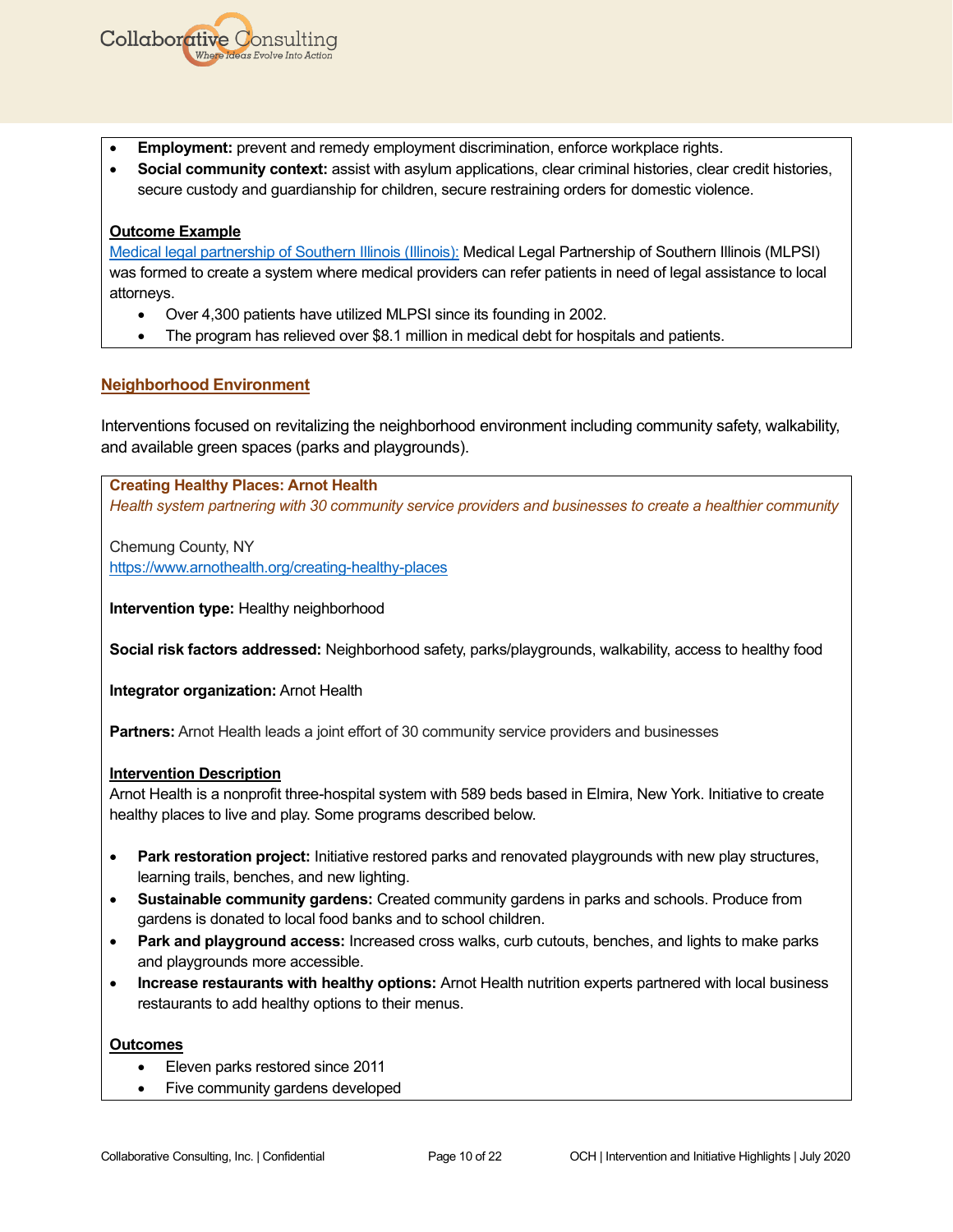

- Increased physical activity access opportunities
- Five local restaurants added healthier food options to their menus

Arnot Health's community outreach programs cost an estimated \$423,000, with approximately 40% of this amount coming from grant funding yearly.

### **Screening and Referral**

Over the past several years healthcare organizations have begun implementing screening and referral interventions to identify and address health-related social needs. These interventions usually include the following elements:

- **Web-based community resource library**: System to collate and map available social care resources in a geographic area.
- **Screening:** Standardized screening at clinical delivery sites to identify unmet social needs.
- **Referral:** Low or high-touch referrals to community-based services that may be able to address identified social needs (print out/text of referrals, navigation support to referrals, closed loop referrals where data on referral resolution is shared between partners).

There are many associated technology platforms in the marketplace to facilitate screening and referrals these include: Unite Us, Healify, Aunt Bertha, NowPow, Health leads. The CMMI Accountable Health Communities initiative is testing whether screening and navigation impacts healthcare cost and utilization.

**Accountable Communities of Health** *Federal initiative to accelerate the development and testing of social needs screening, navigation, and referral*  Multiple sites across the U.S. <https://innovation.cms.gov/innovation-models/ahcm>

**Intervention type:** Social needs screening, referral and community navigation

**Social risk factors addressed:** Various based on needs identified in screening

**Partners:** Various models and partnerships across the U.S.

#### **Intervention Description**

29 different sites across the country testing whether systematically identifying and addressing health-related social needs through screening, referral and community navigation services will impact health care costs and reduce utilization.

Some participating organizations include:

- [Denver Regional Council of Governments,](https://drcog.org/about-drcog/about-drcog) Denver, CO
- [MyHealth Access Network,](https://myhealthaccess.net/) Tulsa, OK
- **[Partners in Health Network,](https://www.pihn.org/) Charleston, WV**
- [The Health Collaborative,](https://healthcollab.org/who-we-are/) Cincinnati, OH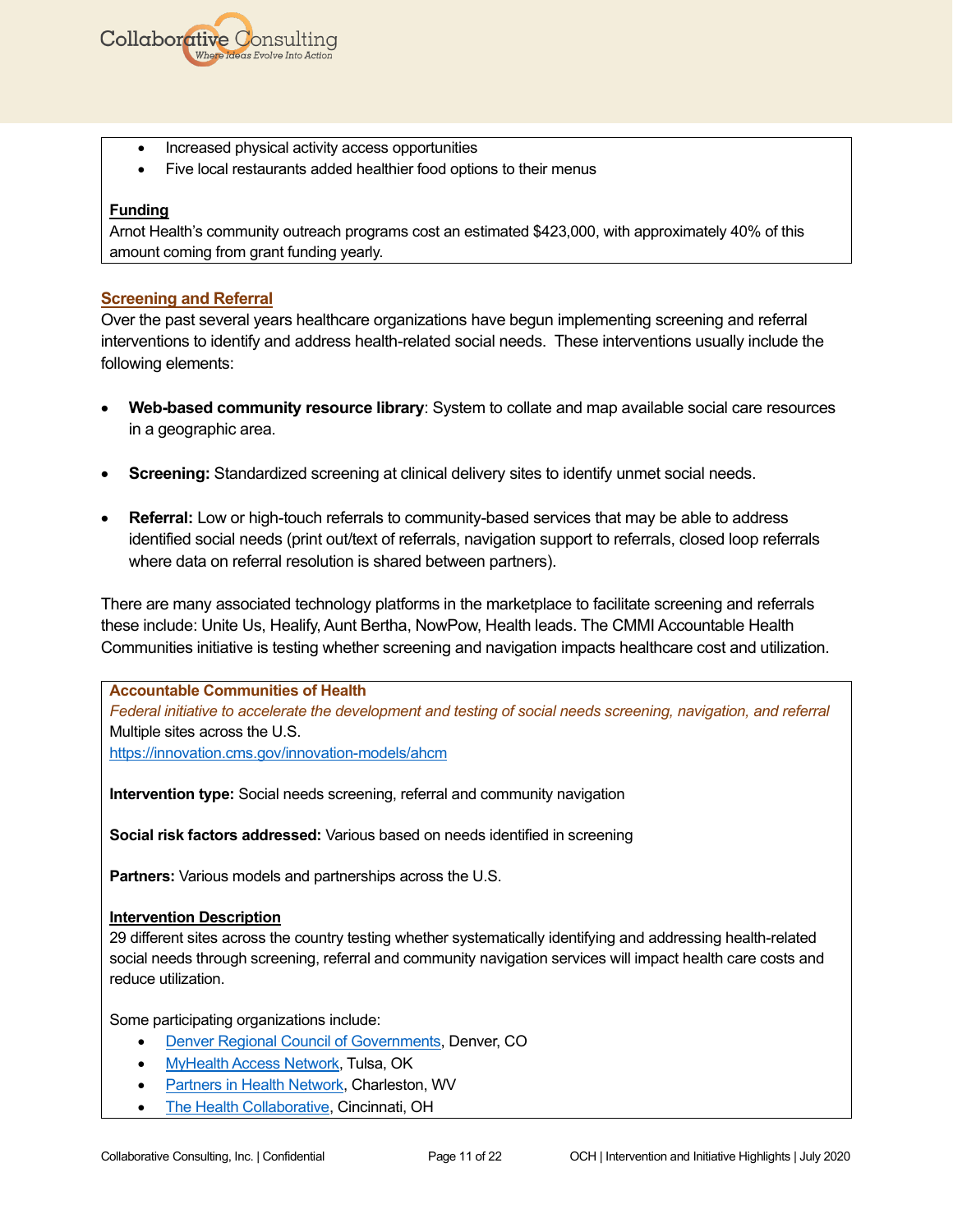

- [United Way of Greater Cleveland,](https://www.unitedwaycleveland.org/) Cleveland, OH
- [University of Kentucky Research Foundation,](https://www.research.uky.edu/research-administrative-fiscal-affairs/university-kentucky-research-foundation) Lexington, KY

### **Outcomes**

Intervention is currently being tested and evaluated.

### **Funding**

Centers for Medicare and Medicaid Innovation funding

### **Community Connectors**

Non-profit organizations that coordinate a portfolio of local interventions, manage a coalition of partners, and leverage funding streams towards unified vision and goals.

**Community Outreach & Patient Empowerment (COPE)** *Native-controlled non-profit focused on healthy, prosperous, and empowered American Indian/Alaska Native communities. Invest in existing community resources and align work with the vision of tribal leadership.*

Navajo Nation <https://www.copeprogram.org/>

**Community connector:** Native-controlled non-profit organization

**Social risk factors addressed:** Food security, healthy food access, early childhood education/development, health literacy, cultural competency, access to healthcare, support systems, power

**Partners:** Brigham & Women's Hospital (BWH), Navajo Community Health Representative Outreach Program, Navajo Area Indian Health Service (IHS) and 638 Facilities, and Partners in Health (PIH)

#### **Description**

Native-controlled non-profit organization and community collaboration focused on health, prosperous, and empowered American Indian/Alaska Native communities.

Focused on listening, breaking down silos and fostering multi-sectoral collaboration to improve health. Believe that the power to overturn long-standing, historical health inequalities lies inherently in Native communities themselves. Their mission is based on investing in existing community resources and aligning their work with the vision of tribal leadership. Some programs described below.

- **Fruit & vegetable prescription program (FVRx):** Families meet with a community outreach worker each month to learn about healthy habits. They get a monthly prescription (voucher) to buy fruits & vegetables at local stores in Navajo Nation.
- **Healthy Navajo Stores Initiative (HNSI):** Program harnesses potential of small convenience stores and trading posts in Navajo Nation by increasing the amount of healthy fruit and vegetables and traditional foods in these stores. Promotes increases in produce purchasing through stocking, display and promotional changes.
- **Growers initiative:** Program focuses on connecting local growers with markets to facilitate access to markets, revitalize traditional growing practices in Navajo communities, and grow the local food systems.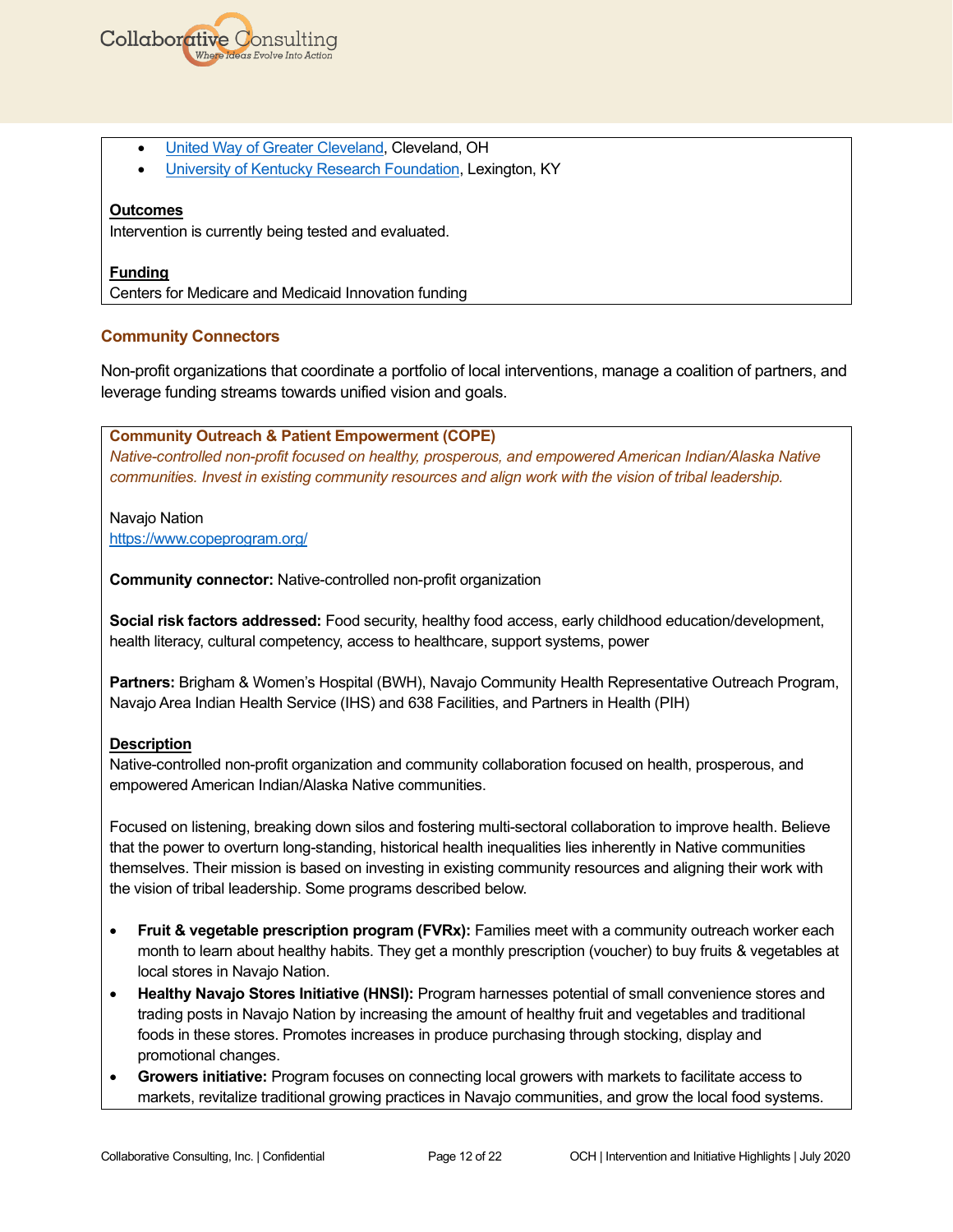

- **Happy Homes:** Evidence-based program to help families start healthy habits with preschool aged kids.
- **Navajo community health outreach:** Youth leadership program focused on food literacy, physical exercise, emotional well-being, and power building.
- Cancer support program.
- Culturally appropriate health education.
- Community Health Representative training and outreach program.
- Patient-Centered Outcomes research.

Multiple funding sources including:

- Research and foundation grants: CDC, PCORI, First things first, Rx Foundation, NB3, Partners in Health
- Healthcare: Brigham and Women's Hospital

#### **Mandela Partners**

*Non-profit working with residents, family farmers, and community-based businesses to improve health, create wealth, and build assets through local food enterprises*

Oakland, CA <https://www.mandelapartners.org/>

**Community connector:** Non-profit organization

**Social risk factors addressed:** Food security, healthy food access, employment, income, and community wealth building

#### **Description**

Non-profit organization that works in partnership with local residents, family farmers, and community-based businesses to improve health, create wealth, and build assets through local food enterprises in low-income communities. Through community engagement, education, business cultivation, and financing, Mandela Partners supports and resources the development and growth of locally owned economies and sustainable food systems. Some programs described below.

- **Healthy Grocery Initiative**: Program that helps corner stores sell fruits and vegetables with little to no risk. All inventory is delivered, maintained, and sold on consignment by the Mandela team. Program also includes support services and technical assistance to store owners and the community to encourage consumption of healthier food options including store environment improvements, marketing, nutrition education, and sourcing and procurement assistance.
- **Community produce stands:** Mobile markets that bring fresh, high quality and sustainably grown fruits and vegetables to communities that are under-served by more established markets.
- **Mandela Food Distribution**: Program that supports small local farmers by establishing an alternative distribution network that passes on wholesale prices to neighborhood stores and other communitybased businesses.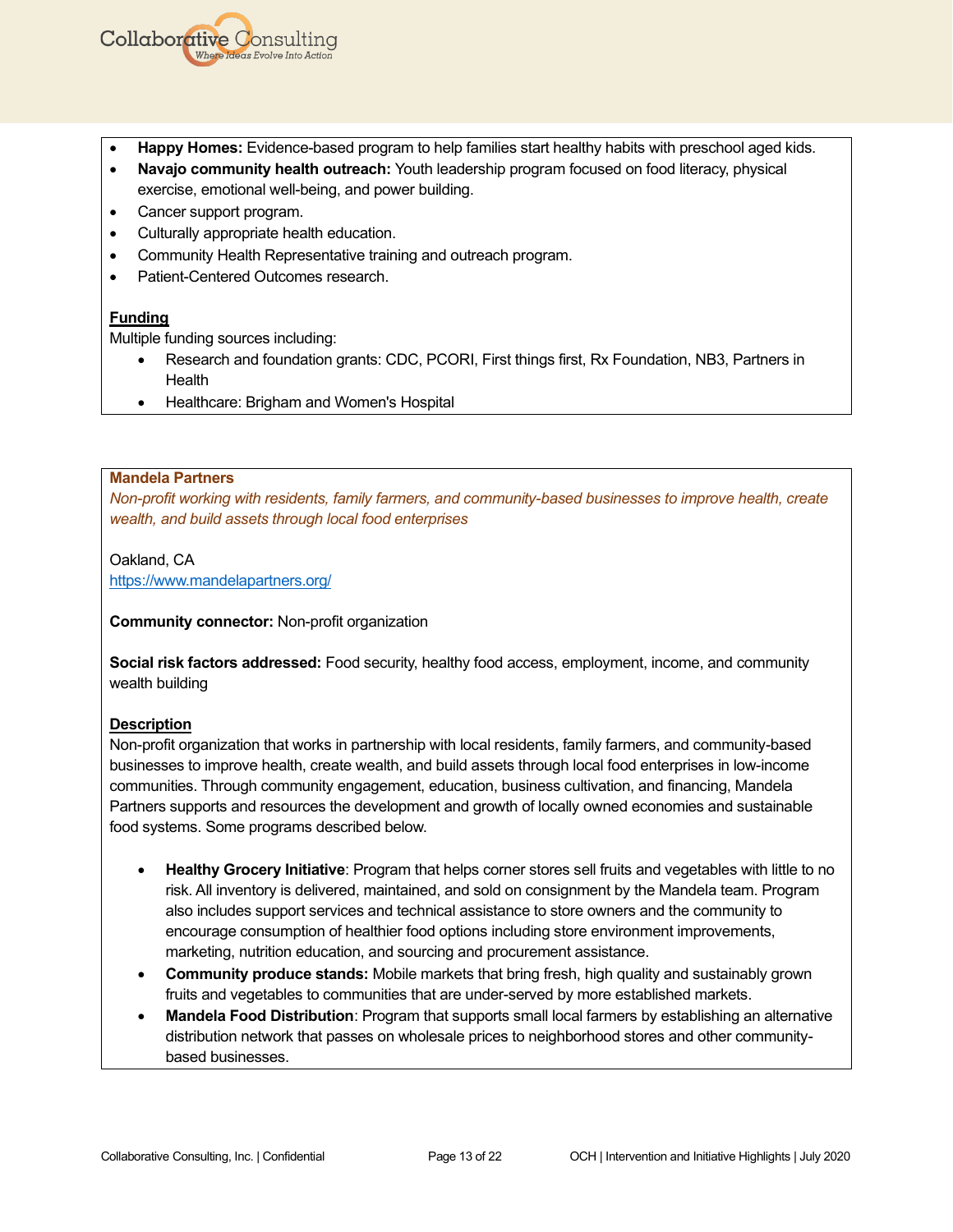- **Mandela Entrepreneurs Program**: Program that provides support to entrepreneurs including one-onone advising to local entrepreneurs, workshop series on starting, growing and expanding businesses; and connections to community resources to build businesses.
- **Access to capital:** Provide low and no cost financial loans and tools coupled with culturally relevant technical assistance to support locally owned business grow.
- **Re-Generate Opportunity**: Program that provides food-based job training to formerly incarcerated individuals to build skills for the food and hospitality sector, with a specific focus on Prep Cooks, Line Cooks, and Kitchen Management positions.

Multiple funding sources including:

- Government contracts and grants: DHHS, USDA, CA State government
- Program service fees
- Foundations

## **Camden Coalition of Healthcare Providers**

*Multidisciplinary non-profit focused on integrating medical and social care. Theory of change is community engagement, integrated data, and cross-sector convening to redesign of how care systems operate.* Camden, NJ

<https://camdenhealth.org/>

**Community connector:** Non-profit organization

**Social risk factors addressed:** Wide variety of social risk factors addressed related to economic stability, social and community context, health and healthcare access, housing, and power.

**Partners:** Coalition made up of over 20 local non-profits, 4 hospitals, primary care offices, and FQHCs

## **Intervention Description**

Multidisciplinary non-profit focused on developing programs that integrate and address medical and social care needs. Core to their approach is community engagement, integrated data, and cross-sector convening to inform the redesign of how care systems operate. Some programs described below.

- **[Care management intervention:](https://camdenhealth.org/care-interventions/camden-core-model/)** An interprofessional team of nurses, social workers, and community health workers visit participants in the community, identify needs and goals, develop care plans with individuals, and work with individuals to connect with applicable services and achieve goals.
- **[Housing First intervention](https://camdenhealth.org/care-interventions/housing-first/)**: Provides housing and supportive services to patients who are experiencing chronic homelessness.
- **[Integrated data:](https://camdenhealth.org/connecting-data/hie/)** Regional Health Information Exchange (HIE) provides real-time integrated data to providers across South Jersey; 33 sites contribute data including hospitals, primary care, labs, correctional facilities, and other healthcare facilities.
- **[Medical legal partnership:](https://camdenhealth.org/care-interventions/medical-legal-partnership/)** Partnership with Rutgers Law school for free legal support to resolve social needs that undermine health.
- **[Community Advisory Committee](https://camdenhealth.org/about/community-advisory-committee/)**: Committee guides the strategic direction of the organization by advising the Board and staff on community needs.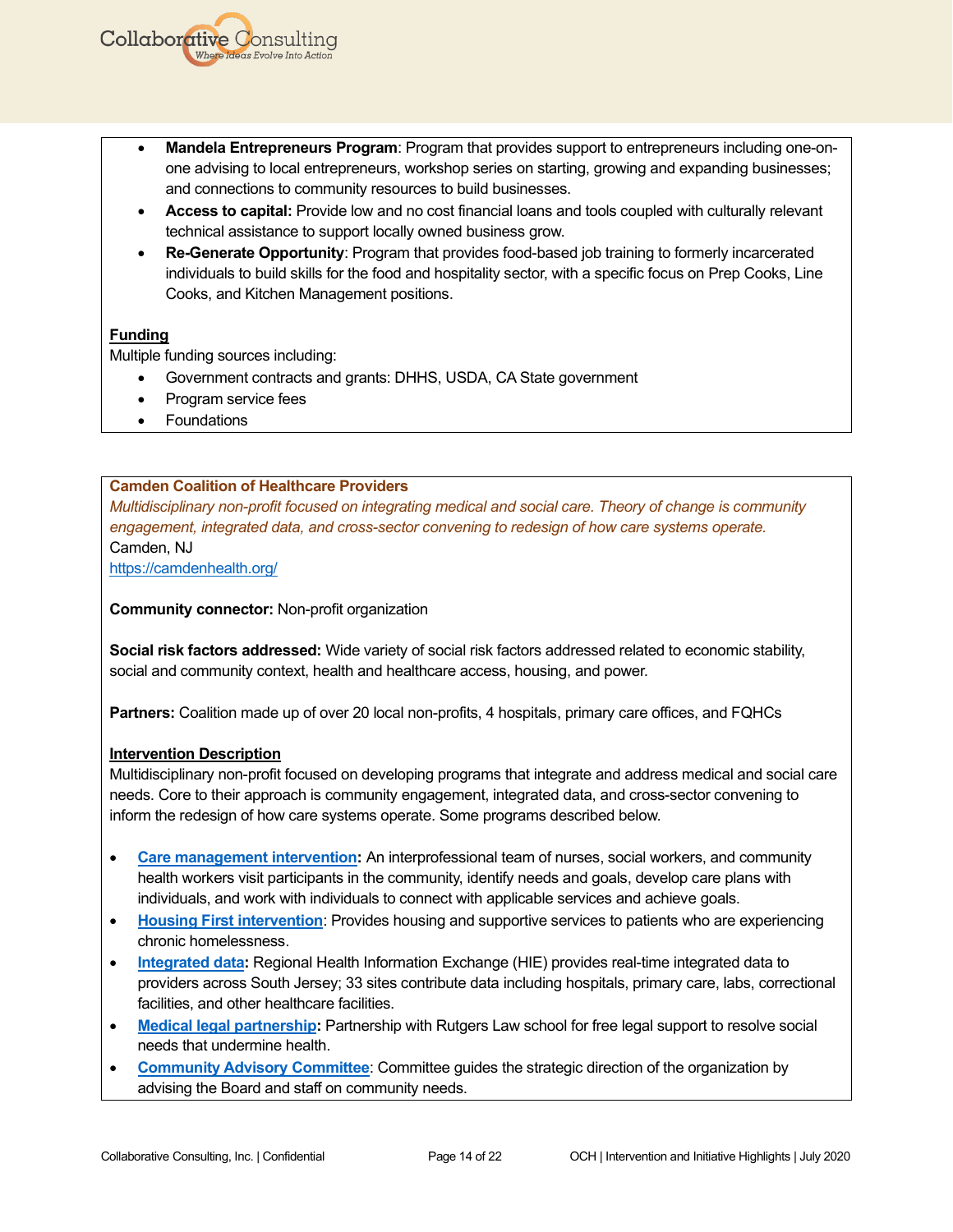- **Advocacy:** State and local advocacy aimed at removing barriers to health and wellbeing including increasing access to substance use treatment, housing, state identifications and medical transportation.
- **Community resource library [\(MyResourcePal\)](https://camdenhealth.org/care-interventions/my-resource-pal/)**: Online resource library for 3 counties in NJ used by residents and care providers to identify and access local social care resources. Platform is Aunt Bertha.
- **[Accountable Health Communities](https://camdenhealth.org/wp-content/uploads/2020/03/2019-Annual-Report-Final.pdf) test site**: Practices in Camden, Burlington, and Gloucester counties screen Medicare and Medicaid beneficiaries for health-related social needs and refer them to the appropriate services.
- **[Faith-in-prevention](https://camdenhealth.org/coalition-building/local-initiatives/faith-based-organizations/)**: Evidence based intervention using faith-based organizations to deliver health prevention activities, nutrition, and health promotion education, and encourage healthy lifestyles.

Multiple funding sources leveraged including:

• Foundation grants

**Collaborative Consulting** 

- Membership fees
- Federal and state grants
- State and local budget allocation
- Service contracts with insurance providers and local government

### **DotHouse Health**

*FQHC that provides comprehensive health and wellness services and connects patients to services in the community*

Dorchester neighborhood of Boston, MA <http://www.dorchesterhouse.org/services/index.html>

**Social risk factors addressed:** Wide variety of social risk factors addressed related to economic stability, education, social and community context, health and healthcare access.

**Community connector:** Federally qualified health center (FQHC)

#### **Description**

FQHC and patient centered medical home that provides comprehensive health and wellness services to the community. Services include:

- **Healthcare services**: Provides comprehensive healthcare services including medical, dental, behavioral and substance use disorder services.
- **Social services case management**: Patients are screened to identify needs related to housing, finances, federal/state benefits, and legal issues. Case managers develop care plans with patients and support them in connecting to applicable community services/benefits.
- **Medical legal partnership:** A local law firm provides free legal services to patients related to immigration, housing, family law, income support and education.
- **Generation Next Academy Teen Center (GNA):** Youth leadership development programs, mentoring, healthy lifestyles education, and recreation opportunities are provided for youth in the community.
- Patients have on site access to:
	- o Farmers market
		- o Financial counseling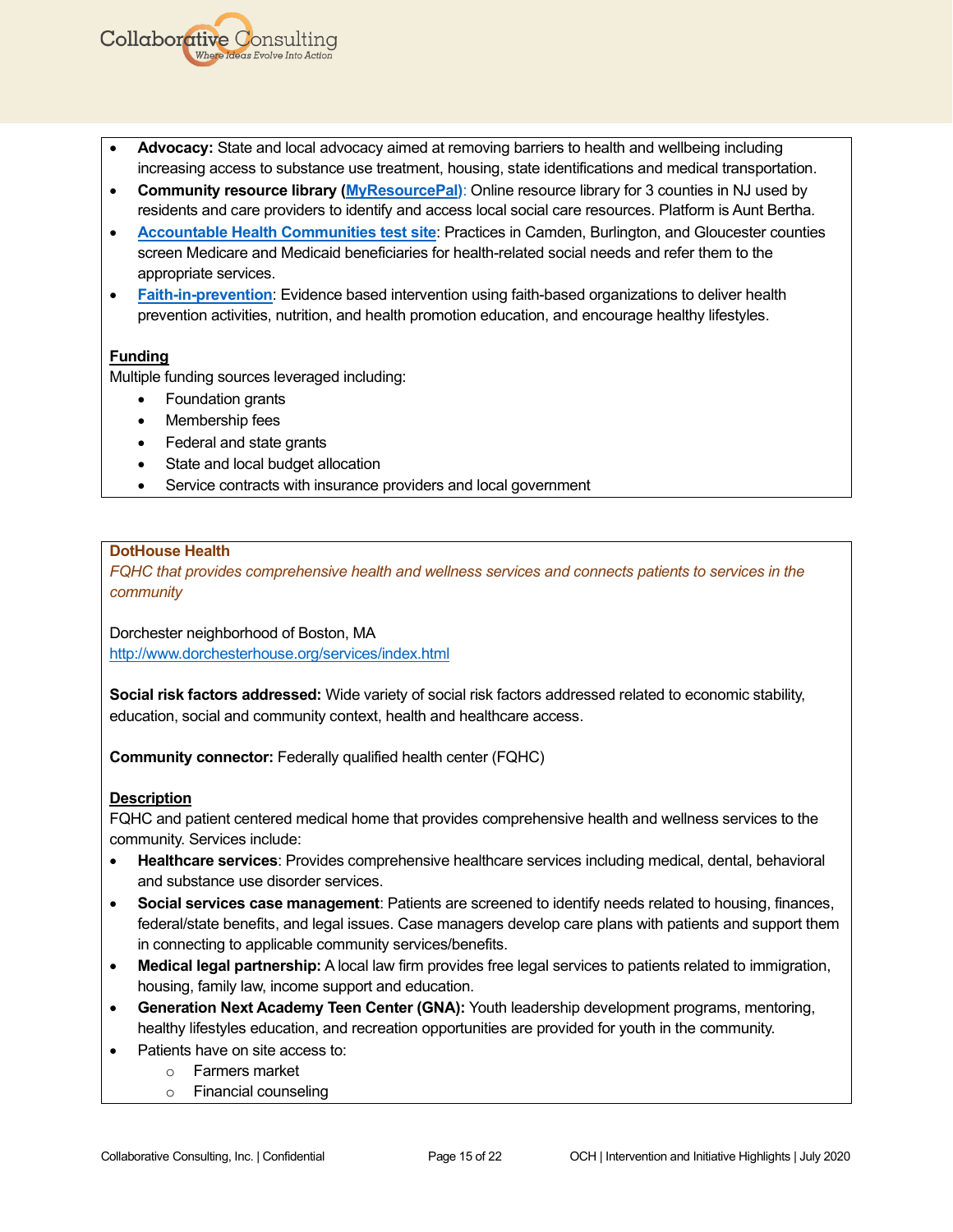

- o Food pantry
- o Health gym, swimming pool
- o WIC office

# **Anchor Institutions**

Hospitals and universities that use their prominent role in local economies to improve the health of the communities where they are based. Investment strategies include local hiring and procurement, workforce training, living-wage jobs, creating/improving affordable housing, and increasing access to and safety of public spaces.

## **ProMedica**

*Community-based anchor institution on over 10-year journey towards integrated health and wellness*

Toledo, OH

<https://democracycollaborative.org/learn/publication/embracing-anchor-mission-promedicas-all-strategy>

**Institution type:** Non-profit mission-based healthcare organization

**Social risk factors addressed:** Focused healthy food access, neighborhood improvement, community wealth building, employment

## **Description**

ProMedica has embraced their role as a community-based anchor institution and have been on an over 10 year journey to shift their focus from healthcare to integrated health and wellness. In addition to providing traditional healthcare services, they implement a portfolio of broad-based, multifaceted initiatives aimed at improving employment, education, food security and housing in the communities they serve. They take an "allin" approach to addressing adverse social conditions; connecting traditional interventions like food clinics to strategies that build community wealth such as establishing a grocery store in an area lacking affordable healthy food and connecting this to employee training programs. Some areas of intervention described below.

- **Advocacy fund**: Provides funding to nonprofit community partners that provide basic needs services.
- **Screening for social needs:** Screen patients for social needs at clinical sites and connect patients to community resources to address needs.
- **Food reclamation initiative:** Collect prepared but unserved food to repackage for use in area soup kitchens.
- **Onsite food clinic:** Provide ProMedica primary care patients 2-3 days' worth of food for their household, coupled with nutrition services and connections to community resources.
- **Market on the Green:** Established a full-service grocery store in an area that lacks access to healthy food.
- **Ebeid Institute:** Neighborhood institute that provides job training programs, life skills training, and a Financial Opportunity Center that offers financial coaching in group and one-on-one settings.
- **Expanding school nurses:** Increased health services throughout the school district by funding nine additional school nurses in the elementary schools.
- **Ebeid Neighborhood Promise**: \$50M philanthropic investment to create a model for neighborhood revitalization. Using a place-based approach, the initiative focuses on jobs, education, health, stability, and resident engagement.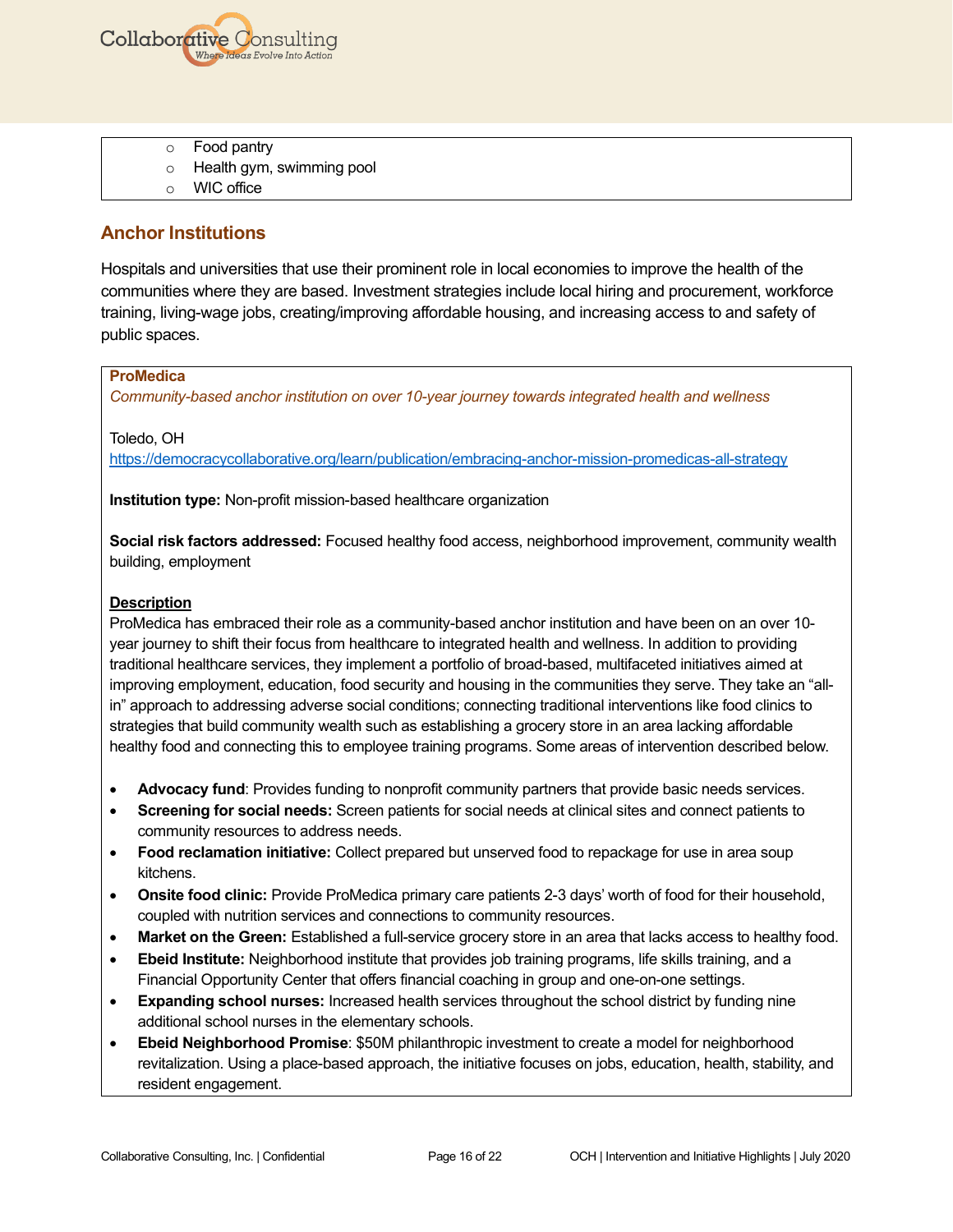

**Metro Health: Institute for H.O.P.E (Health, Opportunity, Partnership and Empowerment)** *Neighborhood hub to bring together programs and resources to improve community health and wellbeing* 

Cleveland, OH

[https://news.metrohealth.org/institute-for-hope-to-bring-services-programs-to-w-25th-street-to--create](https://news.metrohealth.org/institute-for-hope-to-bring-services-programs-to-w-25th-street-to--create-opportunities-and-make-life-easier/)[opportunities-and-make-life-easier/](https://news.metrohealth.org/institute-for-hope-to-bring-services-programs-to-w-25th-street-to--create-opportunities-and-make-life-easier/)

**Institution type:** Health System

**Collaborative Consulting** 

**Social risk factors addressed:** Focused on employment and income building, food access, housing, and internet

#### **Description**

Metro health is in the process of launching an Institute for H.O.P.E. on their main campus that will function as a neighborhood hub and bring together programs and resources to improve health and wellbeing for community residents. Some of their investments are described below.

- **Affordable housing:** \$60 million investment to build 250 affordable housing units with expanded green space and community programs.
- **Economic Opportunity Center:** Will provide skill building training in resume writing, interviewing, and internet navigation.
- **Grocery store and food pantry**: Establish grocery and food pantry to provide access to fresh food in an area that lacks access to healthy food.
- **Legal counseling:** Legal services to community members.
- **Job training program**: Will train individuals for jobs in health care, public safety, information technology and other vocations.
- **Internet access**: Working with AT&T, MCPc and Digital C to bring affordable internet access to up to 1,000 homes near its campus.

#### **HopkinsLocal**

*Anchor institute focused on economic opportunities that are inclusive of diverse people and create wealth for individuals and communities*

Baltimore, MD <https://hopkinslocal.jhu.edu/>

**Institution type:** Health system and university, Johns Hopkins University and Medicine

**Social risk factors addressed:** Focused on income and community wealth building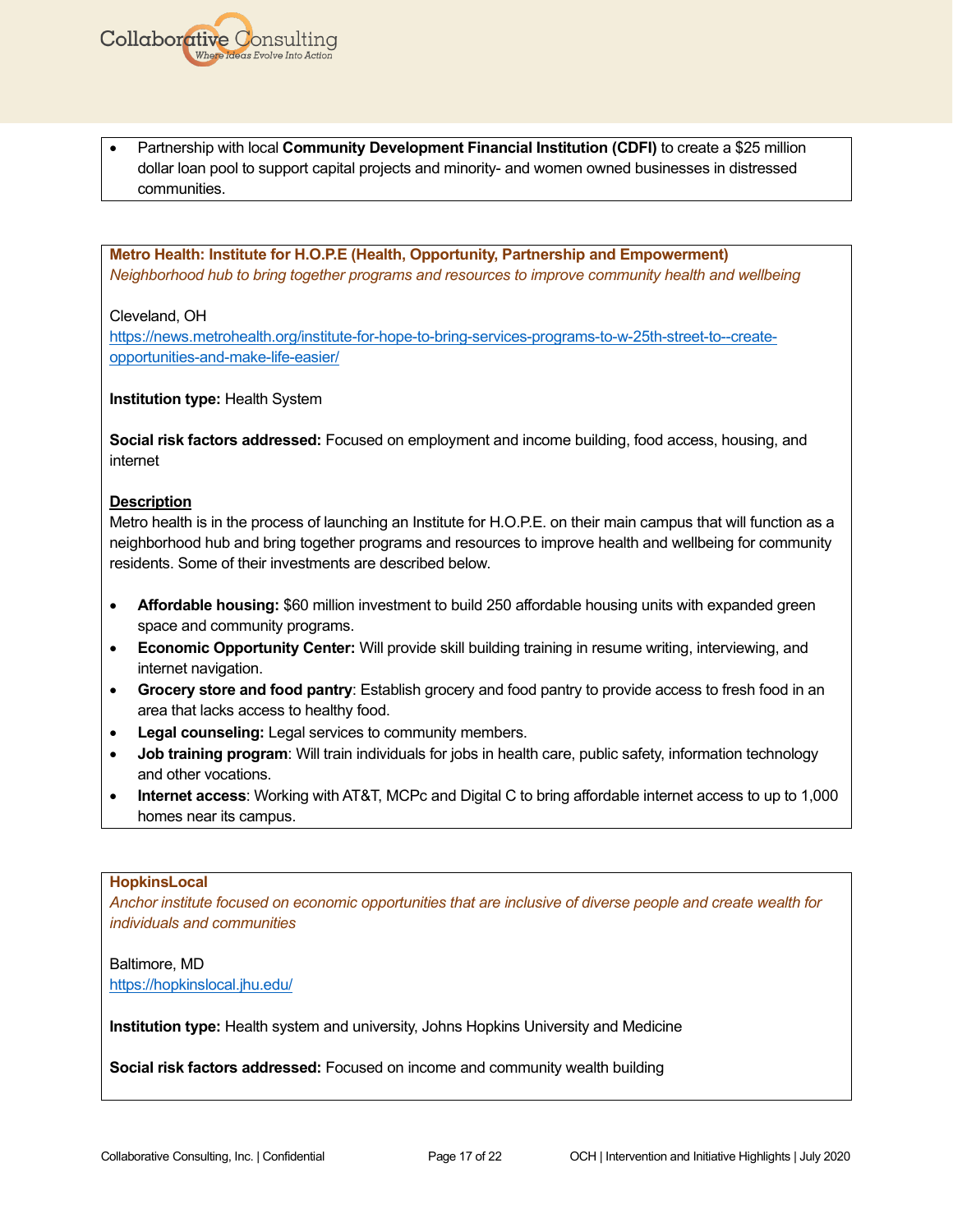

#### **Description**

Johns Hopkins is the largest private anchor institution in Baltimore. It focuses on supporting economic growth, employment, and investment in Baltimore. Contributions described below.

- **Buy local:** \$54 million spent on buying locally generated products.
- **Hire local**: 1,017 city residents hired; Hired 402 citizens returning from incarceration.
- **Contract local**: \$48.5 million spent on contracts with local, women-owned, or minority-owned design and construction firms.
- **Train local**: 66 small, local, minority-owned, women-owned businesses expand skills and networks through BLocal BUILD College.
- Created development plans with 26 nonlocal suppliers to increase those companies' efforts to hire, procure, or invest in Baltimore.

# **Community-Wide Initiatives**

Place-based initiatives that focus on the community from a systems perspective. They address a broad range of upstream social conditions through an integrated portfolio of investments, and often include mobilization and power building among community members as strategies for long-term sustained change. These initiatives usually involve an integrator organization that convenes diverse partners around a common agenda and facilitates progress around a shared portfolio of interventions.

**Thrive Allen County** (RWJF Culture of Health Prize Winner) *Rural health advocacy organization- mobilizing community to improve community health, healthcare access, and economic development*

Allen County, KS <http://thriveallencounty.org/>

**Organization type:** Non-profit organization

**Social risk factors addressed:** Power building, build environment, food access, healthcare access

**Partners:** Local healthcare institutes and foundations, insurance provider, department of health, department of parks, department of commerce, and local private and non-profit organizations

#### **Description**

Thrive Allen County is the largest and most prominent rural health advocacy organization in Kansas. The coalition played a key role in the county's community improvement journey by catalyzing and supporting efforts to improve healthy lifestyles, health care access, and economic development and serving as a connector across efforts. Some initiatives described below.

• **Community engagement/mobilization:** The basis of their work is finding resources and building public and political will to meet community needs. Initiatives are resident identified and often implemented through community mobilizing and petitioning.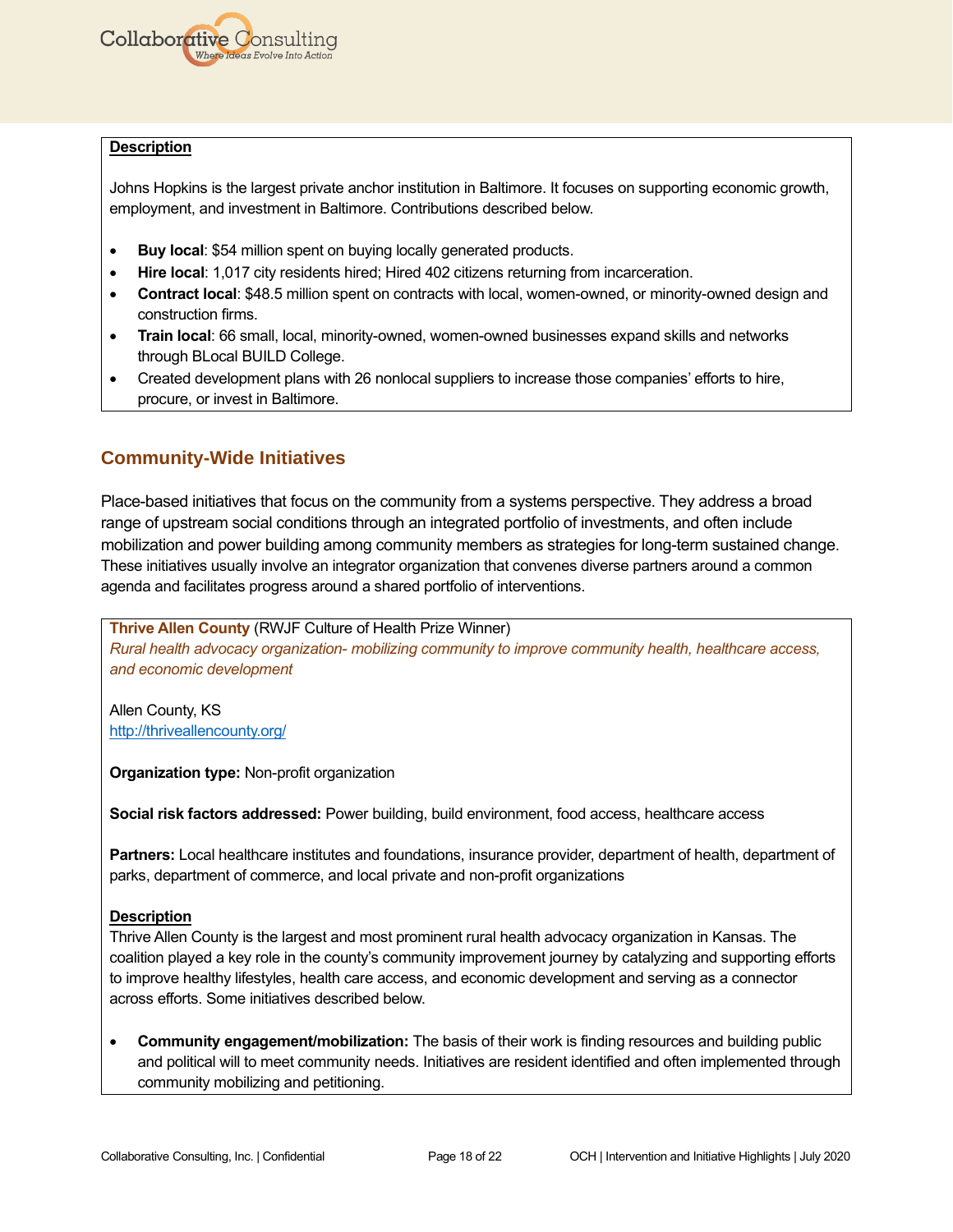- **Healthcare access:** Built resources, political and public will to construct a new county hospital and establish local FQHC, including passing a sales tax measure to fund the hospital.
- **Built environment-trails:** Developed over 27 miles of trails, contributing to environmental restoration and opportunities for active transportation.
- **Built environment-playgrounds/gyms:** Worked with school districts to develop open use agreements to encourage use of school facilities (gyms, playgrounds) by the community when not in use for school purposes.
- **Food access**: Secured nearly \$400,000 in public incentives needed for the construction of a supermarket in a USDA-designated "food desert," bringing new jobs and sales tax revenues to the country
- **Advocacy**: Built a state-wide rural advocacy coalition called Thrive Kansas, whose mission is to strengthen Kansas non-metropolitan communities by ensuring their voices are heard and they have a seat at the legislative table.

**Healthy Klamath County** (RWJF Culture of Health Prize Winner) *Multi-sector partnership established to guide community health improvement efforts in Klamath County*

Klamath County, Oregon <http://www.healthyklamath.org/>

**Collaborative Consulting** 

**Organization type:** Non-profit coalition

**Social risk factors addressed:** Employment, health care access, education, built environment, food access

**Partners:** Core Four agencies that guide Healthy Klamath: Cascade health alliance (local coordinated care organization that brings together health care providers) Sky lakes medical center, Klamath county public health, Klamath health partnership (federally qualified health center).

Over 25 additional non-profit, county, and private sector partners in the Coalition

#### **Description**

Multi-sector partnership established to guide community health improvement efforts in Klamath County, Oregon. Many initiatives have emerged from and partnered with Healthy Klamath. Action is driven by Community Health Improvement Plan, priority issues, shared goals and objectives for each issue. Priority health issues are food insecurity, housing, maternal and childhood health, oral health, physical well-being and suicide prevention.

A few initiatives include:

- **Education**: Klamath Promise is focused on improving high school graduation rates, includes early learning hub, college and career preparation, dual enrollment programs, and one year of free tuition at Klamath Community College.
- **Employment:** Klamath Works offers adult job skills training programs, employment coaches, and a centrally located social services hub to streamline the delivery of services and connect clientele to resources needed to overcome barriers to employment.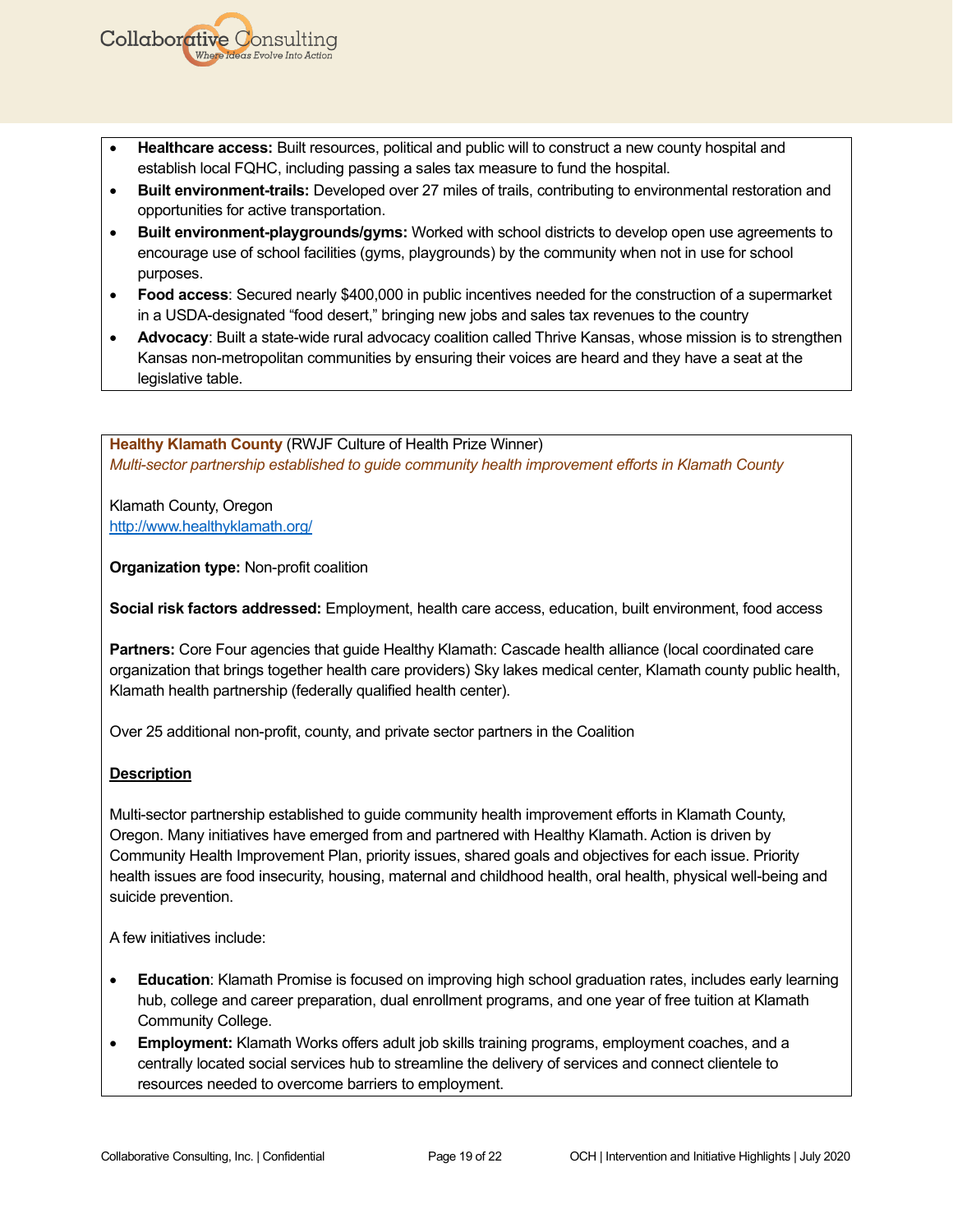- **Access to care:** Access to clinical care was expanded for the residents of Gilchrist, a rural, remote town with no medical clinic, by extending the hours of operation of their school-based health center and opening it to all town residents.
- **Built environment:** Klamath trails alliance leveraged the county's natural landscape to build trails and bike paths for outdoor activities.
- **Health care professionals:** In response to shortages of healthcare professionals, Oregon Health and Science University and Sky Lakes Medical Center developed a rural medical residency program to recruit and retain medical residents and place them in Klamath Falls clinics.